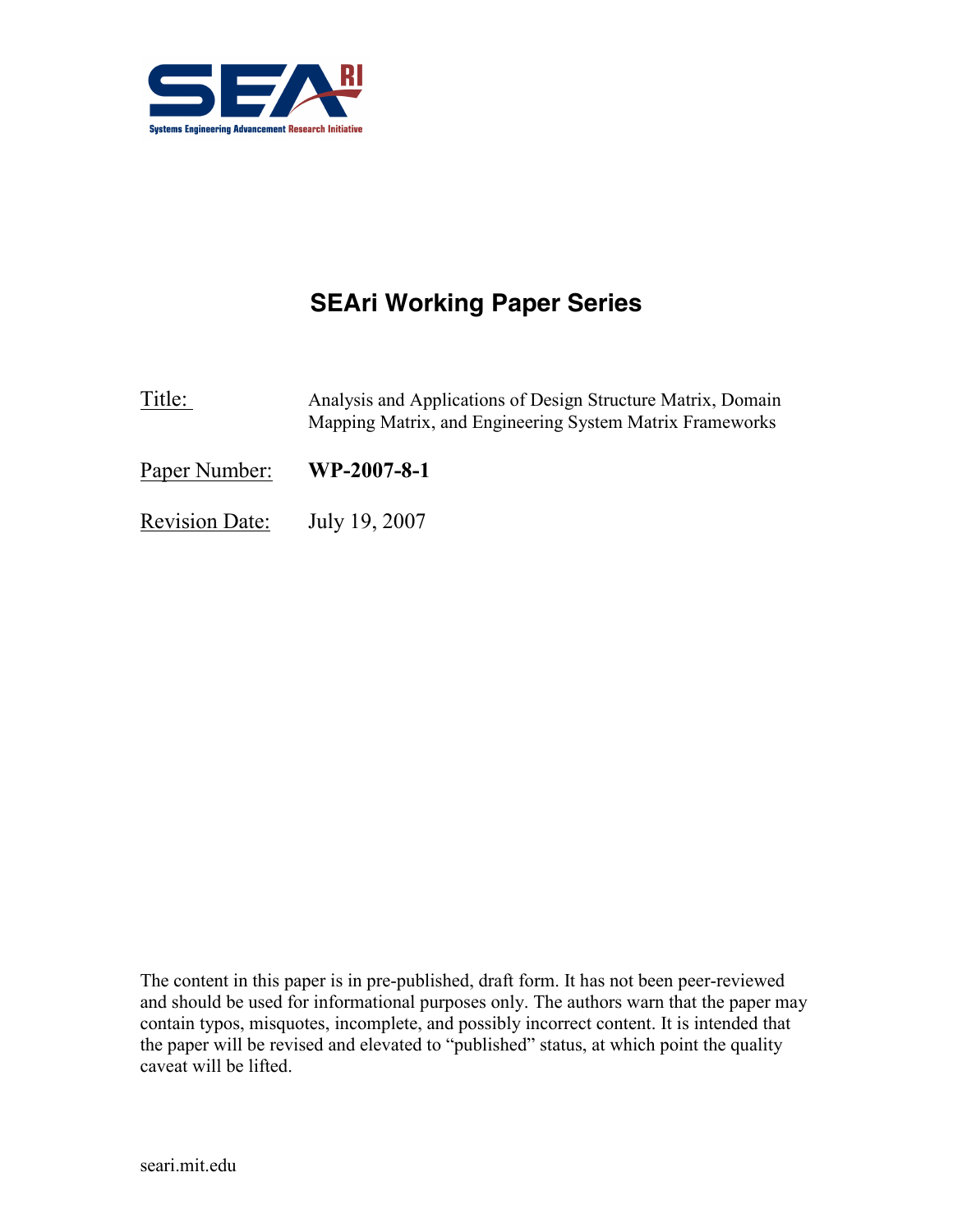# Massachusetts Institute of Technology Engineering Systems Division

# ANALYSIS AND APPLICATIONS OF DESIGN STRUCTURE MATRIX, DOMAIN MAPPING MATRIX, AND ENGINEERING SYSTEM MATRIX FRAMEWORKS

Bartolomei, J.<sup>1</sup>, Cokus, M.<sup>2</sup>, Dahlgren, J.<sup>3</sup>, de Neufville, R.<sup>4</sup>, Maldonado, D.<sup>5</sup>, Wilds, J.<sup>6</sup>

# Abstract

The structure of this paper consists of three parts. Part 1 discusses three different, yet related, modeling frameworks: DSMs, DSM/DMMs, and ESMs. Part 2 examines the existing analysis techniques as applied to the different modeling frameworks. It also includes additional potential analysis techniques proposed for application to the three modeling frameworks. Part 3 provides a more detailed discussion of the application of the analysis techniques describe in Part 2 specifically to the DSM/DMM and ESM methodologies. Finally, conclusions and suggestions for future research are presented.

# Part 1: Modeling Frameworks

Modeling frameworks are used to represent the knowledge about a system. Common modeling frameworks include axiomatic design, the Design System Matrix (DSM), system architectural frameworks, Quality Functional Deployment (QFD), and Unified Program Planning. Additionally, two newly conceptualized frameworks include Domain Mapping Matrix (DMM) developed by Browning and Danilovic (2007) and the Engineering System Matrix (ESM) developed by Bartolomei (2007).

The DSM, DMM, and ESM methodologies are closely related. It can be argued that the methods are somewhat evolutionary. Koo (2005) researched types of models engineers utilize to represent complex systems; this research included the Entity-Relationship Modeling (E-R Modeling). The E-R model applies graphical formalism to relations between abstract entities. DSM, DMM, and ESM are all forms of E-R models. The DSM is a single domain matrix of entities and relationships; the DMM is a two-domain matrix; and the ESM is a multi-domain matrix.

#### Design Structure Matrix (DSM)

The DSM methodology emerged in the early 1980s as scholars demonstrated how graph theory can be used to analyze complex engineering projects. (Steward 1981) Steward showed how the sequence of design tasks could be represented as a network of interactions. The DSM materialized as an nxn adjacency matrix of nodes and relations with identical row and column headings.

<sup>&</sup>lt;sup>1</sup> Massachusetts Institute of Technology, Engineering Systems Division, jbart@mit.edu

<sup>&</sup>lt;sup>2</sup> The MITRE Corporation, msc@mitre.org

<sup>&</sup>lt;sup>3</sup> The MITRE Corporation, Dahlgren@mitre.org

<sup>&</sup>lt;sup>4</sup> Massachusetts Institute of Technology, Engineering Systems Division, ardent@mit.edu

 $<sup>5</sup>$  The MITRE Corporation, dcmaldon@mitre.org</sup>

 $6$  Massachusetts Institute of Technology, Engineering Systems Division, wilds@mit.edu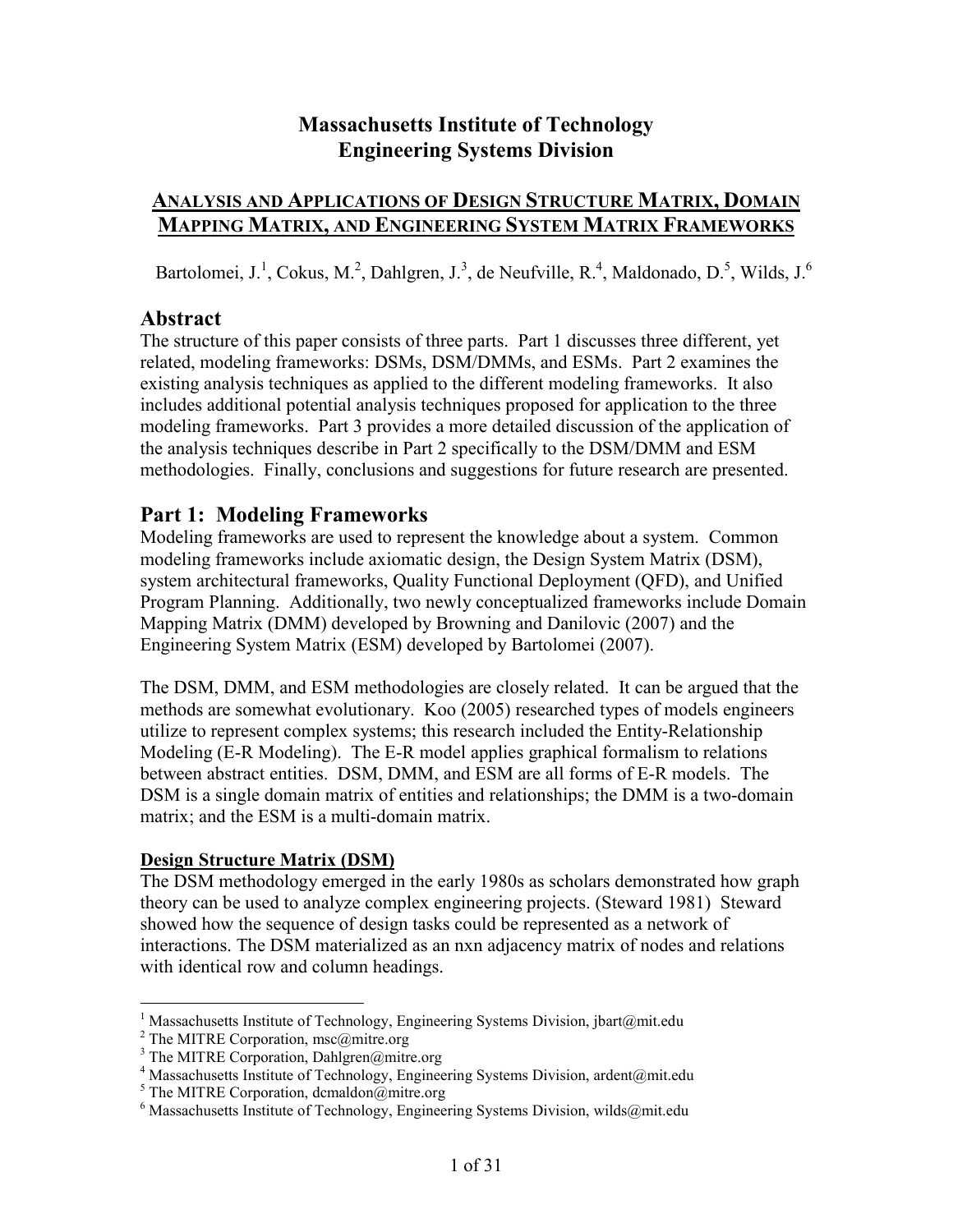A DSM can represent relations among components of a product, teams concurrently working on a project, activities or tasks of a process, and/or parameters within the system. In Steward's model, nodes represent individual design tasks, and relations represent information flows, thereby creating a DSM of the activities or process domain. DSMs have also been used to represent and analyze technical artifacts where nodes represent system components DSM (Pimmler and Eppinger 1994; Malmstrom and Malmquist 1998), design and analyze organizations with nodes representing individual members of the team (Eppinger 1997; Eppinger 2001), model the parametric relationships between technical parts (Smith and Eppinger 1997).

Pimmler and Eppinger (1994) suggest that all relations between nodes can be represented within four categories: Spatial, Energy, Information, and Material. A 'Spatial' DSM provides for adjacency or orientation between two elements. 'Energy' DSMs are used when there are needs for energy transfer/exchange between two elements. 'Information' DSMs define data or signal exchanges between two elements, and 'Material' DSMs represent material exchanges between two nodes within the matrix. By selecting the definition of nodes and the category of relations, the DSM can describe different contexts.

# Types of DSMs

The nodes and relations differentiate the types of DSMs. According to Browning (2001), there are two main categories of DSMs: static-based and time-based. Each category contains two types of DSMs; component-based DSMs and organizational or team-based DSMs are static, while activity-based DSMs and parameter-based DSMs are time-based. Figure 1 depicts this proposed DSM hierarchy.



Figure 1 Hierarchy of DSMs (Source: Browning 2001)

#### Static-Based DSMs

A static-based DSM consists of nodes that are independent of time, ie all nodes exist simultaneously. Thus, the ordering of rows and columns reflects groupings, not time flow. The nodes in static-based DSMs are usually system components or people within organizations. System evolution or change over time may cause a time dependency of the existence or relations of a node within the system, but the nodes themselves remain static. For example, if a team member leaves an organization, he does not cease to exist,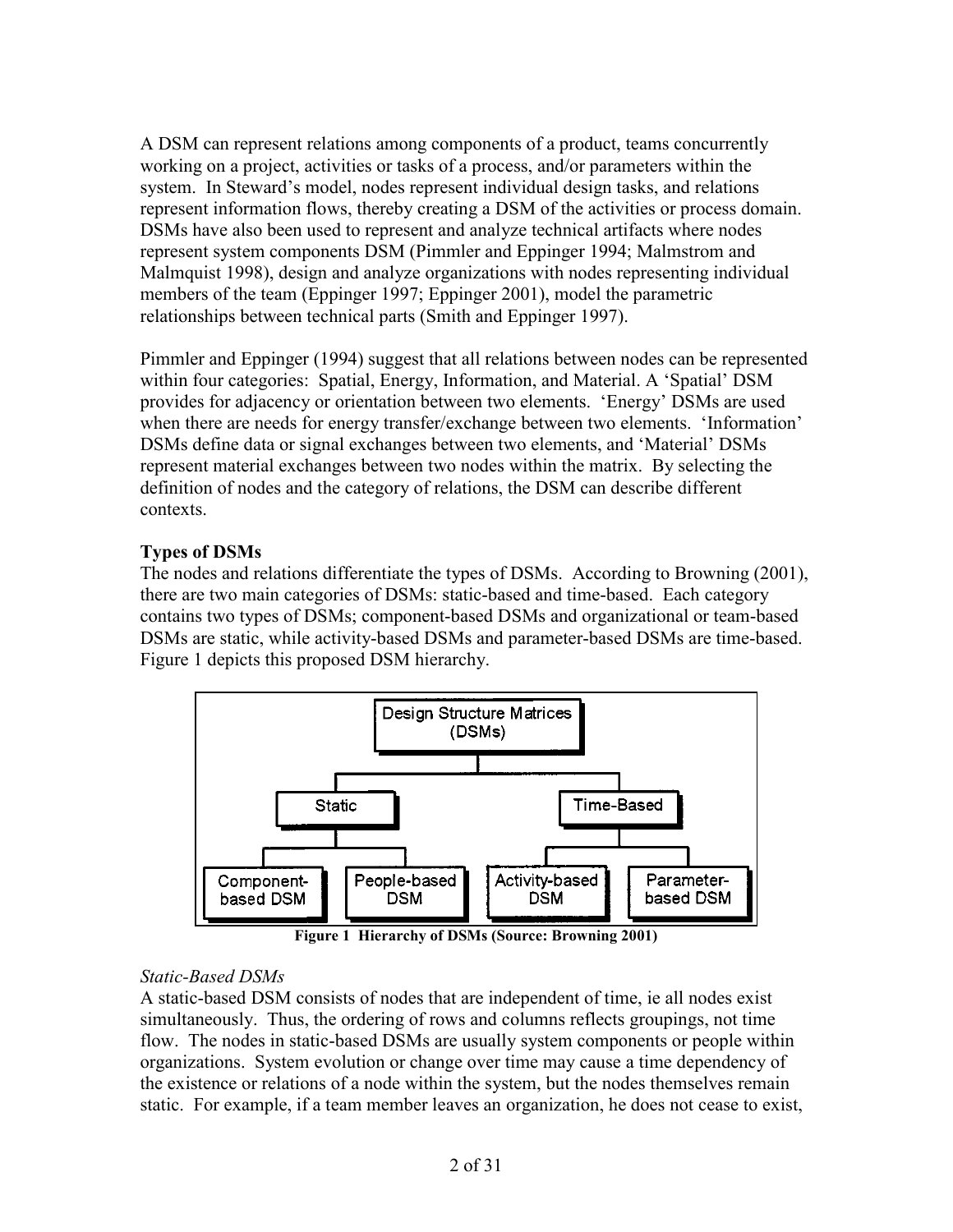but rather removes all or some relations to the organization. The organization has changed, but the departing team member remains static relative to the organization. This distinction of time-dependency is important when discussing analysis methods later in this paper.

Component-based DSMs are used for modeling system architectures based on components and/or subsystems and the relationships to each other. Pimmler and Eppinger (1994) used component-based DSMs to represent the product decomposition of an automotive climate control system. In this well known example, the nodes are components at the subsystem level, and the interactions are material relations. Other examples of component-based DSMs can be found throughout the literature in a multitude of industries, including building construction, semiconductor, photographic, aerospace, electronics, and telecom industries.

Organizational/Team-based DSMs are used for organizational analysis and design based on information flow among organizational entities. The nodes represent the individual team members or teams within the organization, while the relations represent the required communication flows between the nodes. Eppinger (1997, 2001) has used the teambased DSMs to attempt mapping the organizational structure to effective product architectures and efficient task allocations. In this example, the nodes are product development teams (PDTs) in a project corresponding to subsystems within a new product. The relations indicate the flow of information between the teams, emphasizing the capture of the frequency and direction of the information flow. McCord and Eppinger (1993) provide broad application examples from engine design to laptop development. Browning (1996) and Danilovic (1999) applied this research to the aerospace and automotive industries, and several other organizational DSMs can be found in the literature. Sosa, Eppinger, and Rowles (2004) defined a hierarchical organization DSM including individuals belonging to "Modular Design Teams" and "Integrative Design Teams" that were further decomposed into team groups.

#### Time-based DSMs

A time-based DSM consists of nodes that are time dependent. Ordering of rows and columns in a time-based DSM corresponds to sequencing or time flow. The interactions between nodes constitute feedforward and feedback interfaces. Time-based DSMs provide directed graph representations. The most common forms of time dependent nodes are activities or tasks within a process.

Activity or tasked-based DSMs are used to depict the dependency of one activity on another. The activities DSM can help identify activities that need to be completed in order for other activities to start. Kusiak and Wang (1993) applied the activities DSM to the automotive design industry. In the example, the nodes are design tasks for automobile design, and the relations represent the interaction (or activity information/material inputs/outputs) between the activities. Park and Cutowsky (1999) used a similar methodology to assess collaborative project management and to create process templates for rapid manufacturing.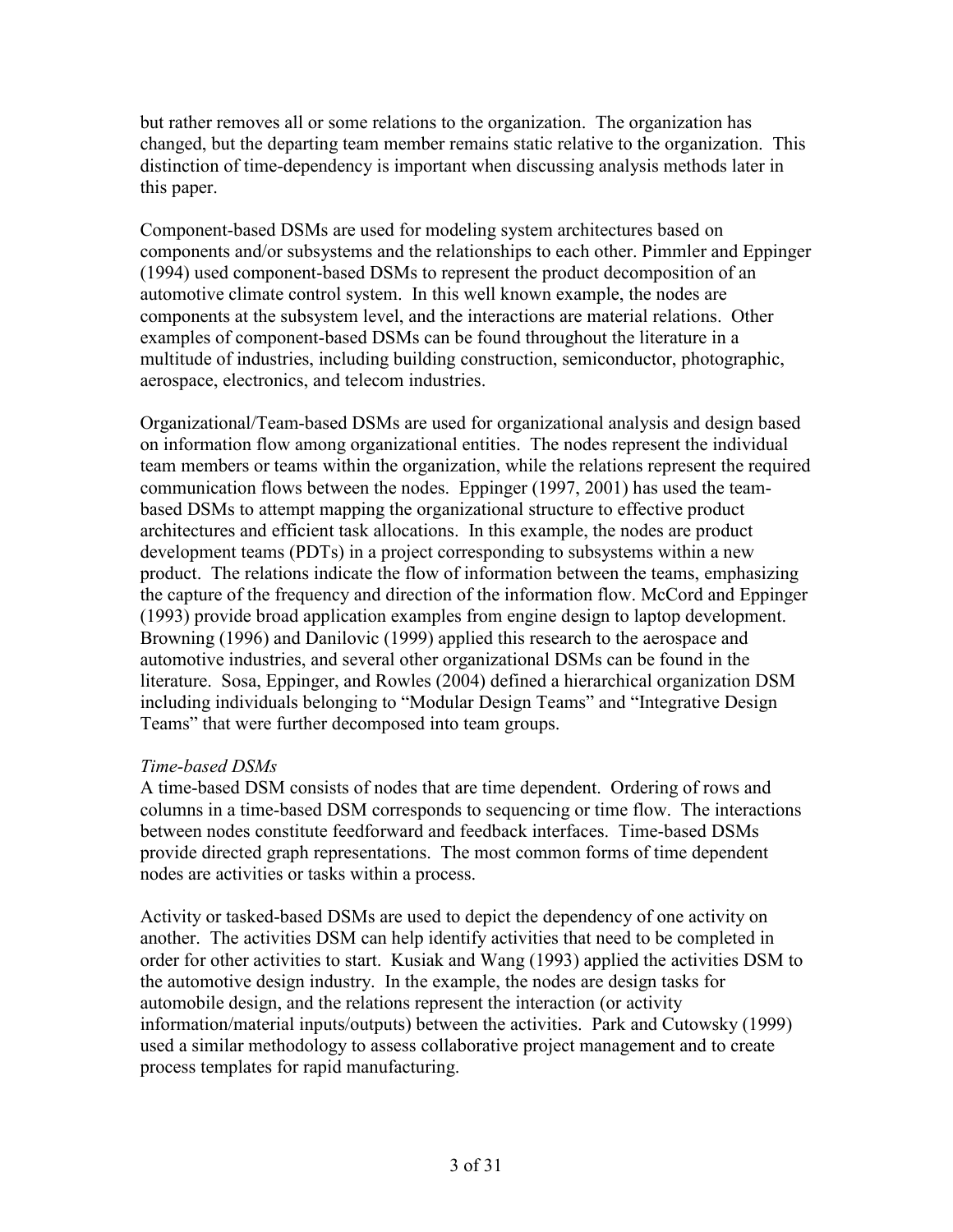A parameter-based DSM is constructed from a "bottom-up" approach to identify the lowlevel activities that influence the design parameters. The difference between an activitiesbased DSM and a parameter-based DSM is the level of analysis. The nodes of the parameter-based DSM represent system activities, rather than the process activities as in the activities DSM. For example, the activities-based DSM might include program reviews, documentation requirements, and system/subsystem tests, while the parameterbased DSM might include subroutines of a software algorithm or tasks describing "how" the physical system works. Cesiel (1993) provided an example of the application of a parameter-based DSM to the calibration development for automotive diagnostic systems. Rask and Sunnersjo (1998) defined a parameter-based DSM to represent design variables of a robotic arm and housing, in which the nodes were design variables of system components. For example, the housing was decomposed to outer radius, inner length, shaft radius, inner height, and wall thickness. Then, the relations represented the dependence of one design parameter on another. Parameter-based DSMs are the least documented in the DSM literature, however future applications may be extended upon the development of mathematical algorithms to analyze and incorporate DSMs with system dynamics modeling. This idea will be discussed later in this paper.

#### Completing a DSM

While completing a DSM appears to include merely inserting an "X" in a box showing a relationship between the row and column elements, the task is somewhat more complicated. The key first step is to determine the purpose of the DSM (i.e. what question(s) the DSM/ESM is intended to help answer) and define the relationship that the DSM represents. Failure to determine this information means that every person contributing to the DSM may be focusing on different purposes and completing the DSM by asking different questions. Context is the universal set of elements that will be considered for the model, as well as the expression of relations. Thus, several system models with different contexts can have same elements, but the expressions of the relations vary across the contexts. Same is true of the perspective—experience, knowledge, and bias contribute to the social element of perspective. For example, two key stakeholders asked to provide inputs regarding the relationships of the nodes may resolve very different models due to the differing perspectives. Dong (1999) suggests that engineers have different mental models of the design and no single actor had the complete picture of the technical system. Therefore, documenting the DSM's represented relationship and purpose, as well as the context, is essential to further analysis using the DSM.

Deciding the purpose of the DSM and determining the question that the DSM is meant to answer helps systems engineers decide if the elements should be completed in a binary manner, using an "X" or a 1 to show coupling, or if the elements should be completed using a numerical or relative ranking. Relative rankings can include H/M/L to indicate a High, Medium, or Low. Another method includes using positive and negative numerical values such as -2, -1, 1, and 2. (Browning 2001) The 2 is used to indicate a high degree of coupling, the 1 a much less degree of coupling, and empty box indicates no coupling. The negative numbers indicate where systems engineers want to ensure no coupling and the relative strength of limiting this coupling. Currently available analysis tools for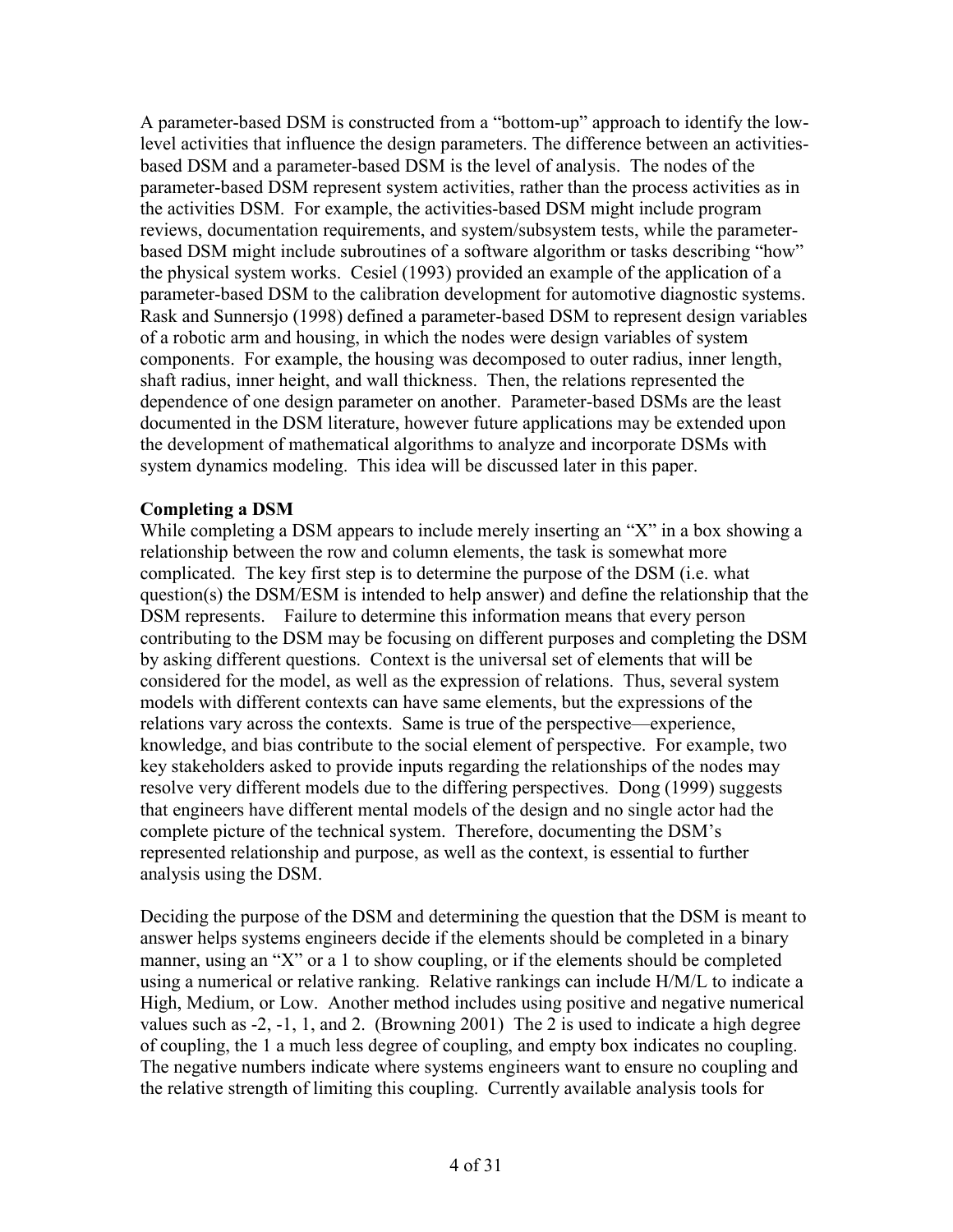DSMs do not work well with negative indicators; therefore, systems engineers find other scales or alternative representations more useful.

The DSM is a flat matrix methodology, meaning that the methodology does not allow clear representation of multiple types of relationships or node attributes. For example, in an organization-based DSM, the nodes may represent stakeholders of a system. The stakeholders may relate to each other by means of communicating information, physical proximity, or financial interactions. If a DSM is constructed only defining the existence of a relationship (ie place an "X" or 1 to designate any existence of a relationship regardless of communication, physical, or financial), the analysis may not provide an appropriate result if the consumer of the information desires funding flows only. Likewise, even if a numeric DSM is constructed, the scales for each relationship may not be similar, and a question of aggregation of all relationships still presents a challenge. Therefore, to ensure quality and clarity of the analysis, multiple relationships may be more appropriately analyzed by constructing multiple DSMs consisting of the same elements or nodes, yet representing independent relationships.

#### Level of Detail within the DSM

The level of abstraction when defining the nodes will be context-specific depending on the desired output or analysis (Sabbaghian 1998). The DSM provides significant flexibility in the granularity of the entities represented within the matrix. An entity could be a "small", atomic component or a much more complicated component, made up of several sub-components. Highly detailed DSMs based on lower-level components would likely be large and complex, consisting of several rows/columns. Less detailed DSMs tracking higher-level entities would likely have fewer rows/columns, but sacrifice details potentially necessary for system analysis.

Due to the sheer size and complexity, highly detailed DSMs require automated analysis. Even with automation, analyzing very large DSM can represent significant challenges. In addition, gathering the data required to populate a large DSM may be impractical, and often the benefit of analysis results is not realized for the required cost of constructing the DSM. Highly detailed DSMs are best suited for large systems which require detailed analysis of the component interaction. Such a project is more likely to be longer term, requiring resources and cooperation from subject matter experts, and recognition of the benefits of analysis may be better perceived.

Alternatively, low-detail DSMs may be simple enough to allow analysis by hand/inspection, and not require significant costs in terms of time and resources. Although automation would be helpful, analysis is feasible without tools for simplified matrices. Low-detail DSMs are best suited for characterizing components which have known behavior apart from many sub-components, including sub-systems that have a specific functional purpose, such as "card reader".

Representation of organizations is a good example of how different levels of DSMs can be used. At the portfolio or even corporation level a less detailed DSM can help decision-makers determine major areas where groups should or should not collaborate in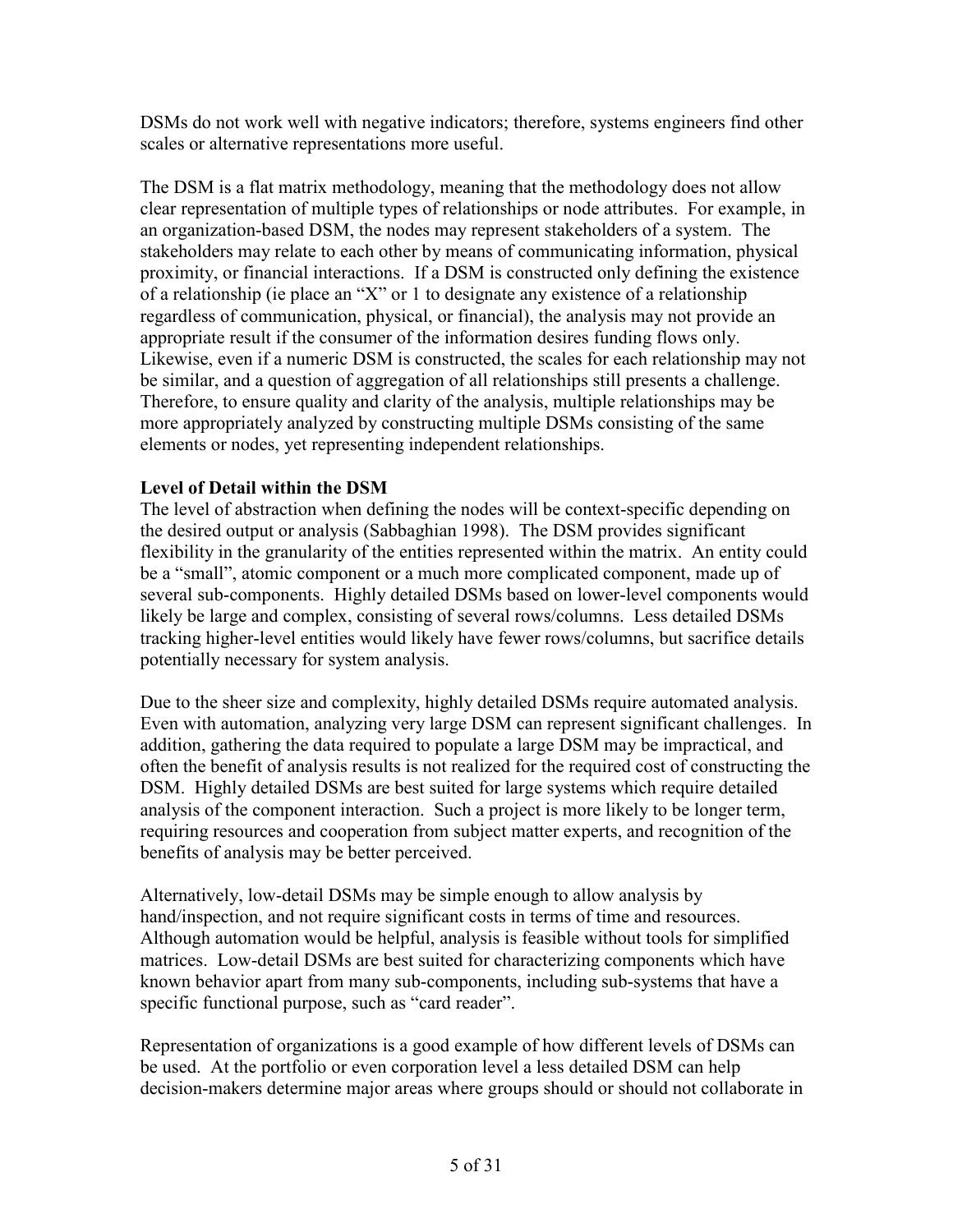achieving functions. A medium-level DSM may focus more on the program level, and still a detailed DSM may focus on the project and task level. All of these DSMs can have tremendous value to making the total organization work well, yet as previously discussed, identifying the context of the DSM is critical to informing the assumptions of the resulting analysis.

#### Summary of DSMs

In summary, the DSM is a matrix consisting of nodes and relations of a single domain. The DSM can be utilized for both the social and technical domains, yet traditionally has not addressed the system interactions with the environment since the matrix is flat. DSM does not allow clear representation of multiple relations or time evolutions, but can be very useful in intra-domain analysis which will be discussed later in this paper.

### Domain Mapping Matrix (DMM)

Eppinger, and many other researchers in product development and management research, recognized that the analysis of the single-domain interaction patterns leads to "learning about the particular product development situation and how to improve." Meanwhile, comparing patterns across the domains (multi-domain interactions) allows assessment of "effectiveness of the process and organization to develop the particular product." (Eppinger 2002) Although his framework only included three domains (Product, Process, and Organization), the realization of the importance of the multi-domain interactions has pushed the conceptualization of DSMs.

Building upon the DSM literature, Danilovic and Browning (2007) present a framework that distinguishes the single- and multi- domain interactions using DSM and Domain Mapping Matrices (DMM). The DMM examines the interactions across domains: the rows represent nodes of one domain, while the columns represent nodes of another domain. Unlike the DSM, the DMM is an mxn rectangular matrix since the rows and columns are not identical. By combining both DSM and DMM methodologies, the analysis results are enriched, providing an expanded view of the system.

The early research is largely focused on product development systems, identifying five domains important to the examination of product development projects. These domains include "the goals domain the product (or service, or result) system; the process system (and the work done to get the product system); the system organizing the people into departments, teams, groups, etc.; the system of tools, information technology solutions, and equipment they use to do the work; and the system of goals, objectives, requirements, and constraints pertaining to all the systems." (Danilovic and Browning 2007) Figure 2 depicts a generalized view of the DSM/DMM representation.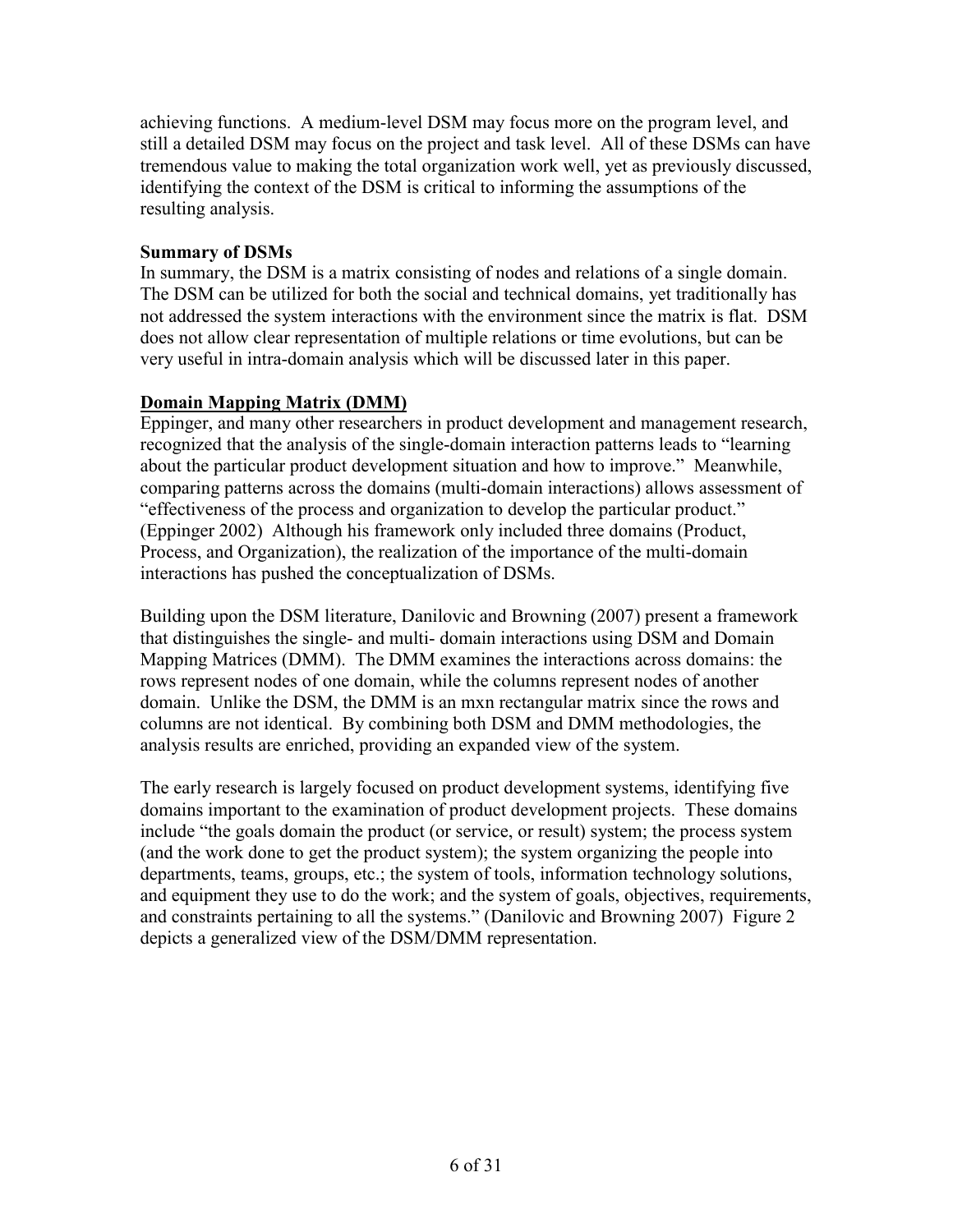

Figure 2 DSM/DMM Framework (Source: Danilovic and Browning 2007)

Each element along the diagonal represents a DSM representing the interactions within each of the five domains. The off-diagonal matrices represent the interactions between domains.

The DSM/DMM representation is similar to the flow-down matrices of QFD. (Danilovic and Browning 2007) However, because QFD representation is not easily manipulated for matrix analysis techniques, it is suggested that DSM/DMM methods help to focus the analysis results on interdependencies, interactions, and exchange of information within and across domains.

This modeling framework is relatively new, and thus the current literature is limited. Only a small sample of examples has been documented. These examples include a military aircraft product system mapping the physical products to functionalities and technologies, a manufacturing company assessment of the business portfolio mapping the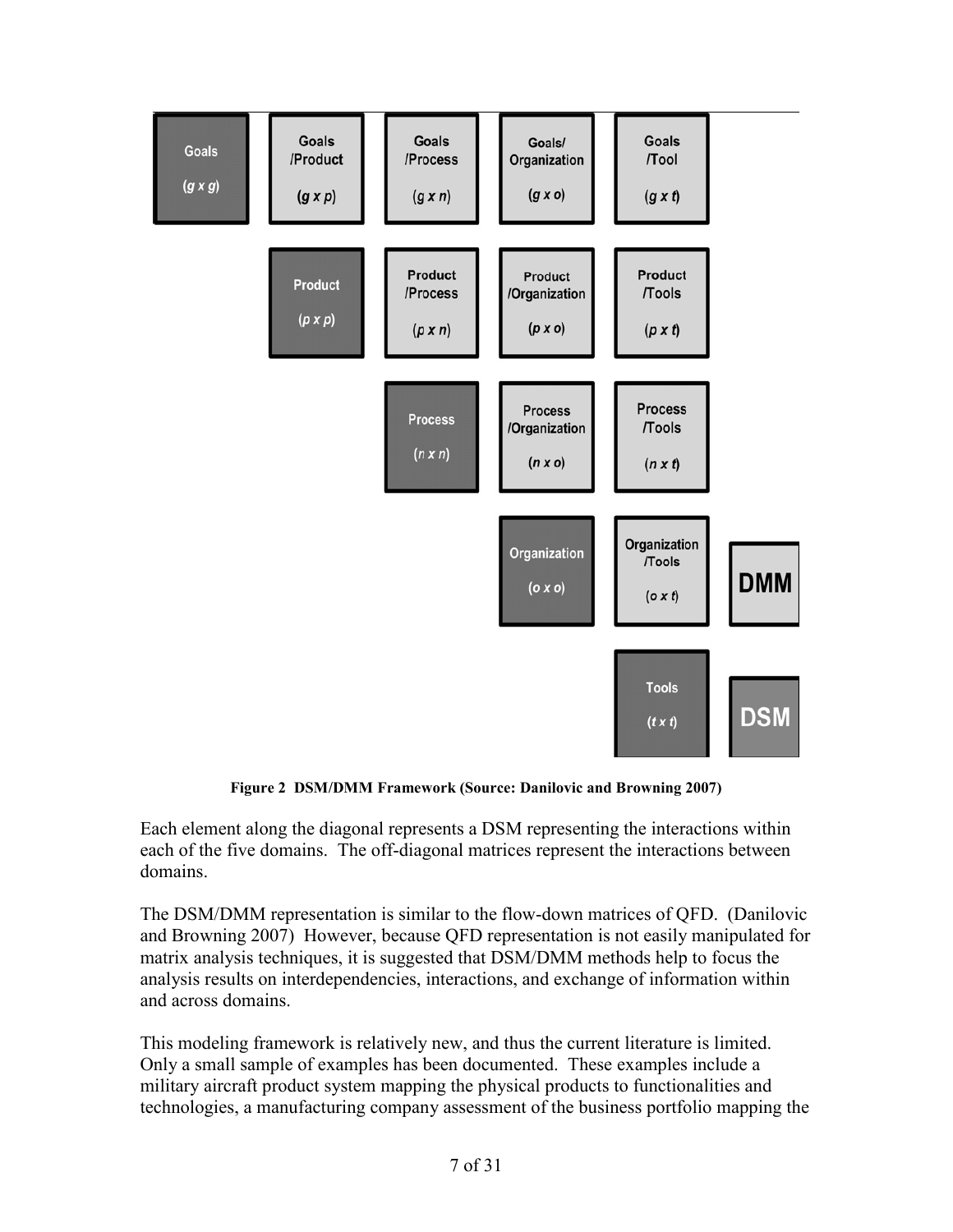physical product system and the organization, and a dynamic analysis of a multi-project structure across the product and organizational domains. (Danilovic and Browning 2007) While the DSM/DMM framework is newly conceptualized, researchers have been interested in multi-domain relations for many years. An example of multi-domain modeling not referring specifically to DSM/DMMs can be found in a study by Morelli, Eppinger, and Gulati (1995). The research attempted to improve the modeling and prediction of the technical communications (tasks) of the organization. Whereas most models are developed assuming that the tasks and personnel are mapped one-for-one, this case study was not constrained by this assumption.

As expected, the DMM is constructed in the same procedure as a DSM; after all a DMM is a variant of combining two DSMs. Similarly to the DSM methodology, the DSM/DMM framework lacks the capacity to analyze multiple relationships between single node pairs and express time. However, the DSM/DMM methodology provides significant benefits over the DSM framework by expanding the consideration beyond single domain information.

### Engineering System Matrix (ESM)

The ESM methodology extends the DSM and DMM methods to include multiple domains, multiple relations, and changes over time. Bartolomei (2007) developed the ESM in response to the limitations of existing modeling frameworks to sufficiently represent the environmental interactions and influences of time to provide a more holistic representation of the system. The methodology reaches beyond the physical, social, and process domains to include the system drivers, node attributes, and system evolution.

Within the ESM methodology, there are six domains (environmental or system drivers, social or stakeholders, functional including objectives and functions, physical or objects, and process or activities) that are important to describe the engineering system. The ESM organizes this information using a matrix structure that can be used to facilitate network and graph theoretic analysis. The derived analysis consists of varying classes of nodes, relations, and attributes. Nodes represent different classes of objects, relations describe interactions between two nodes, and attributes generically describe the parameters and descriptions for both nodes and relations. The conceptualization is both a hyper graph and a multi graph. "A hyper graph implies the graph contains different classes of nodes and there are interactions between nodes of different types. A multi graph implies multiple edges can exist between nodes. For example, two human actors might have a financial relationship and communication relationship between them. In addition, the ESM is a designed to represent how the graph (nodes, relations, and attributes) changes over time." (Bartolomei 2007)

The ESM is an adjacency matrix with identical row and column headings, where the diagonal cells represent the system elements and the off-diagonal cells represent the relationships between elements. The grey cell blocks along the diagonal represent a graph of a particular class of nodes. The off-diagonal blocks of cells represent a multipartite graph that relates two classes of nodes. Figure 3 displays a generalized ESM.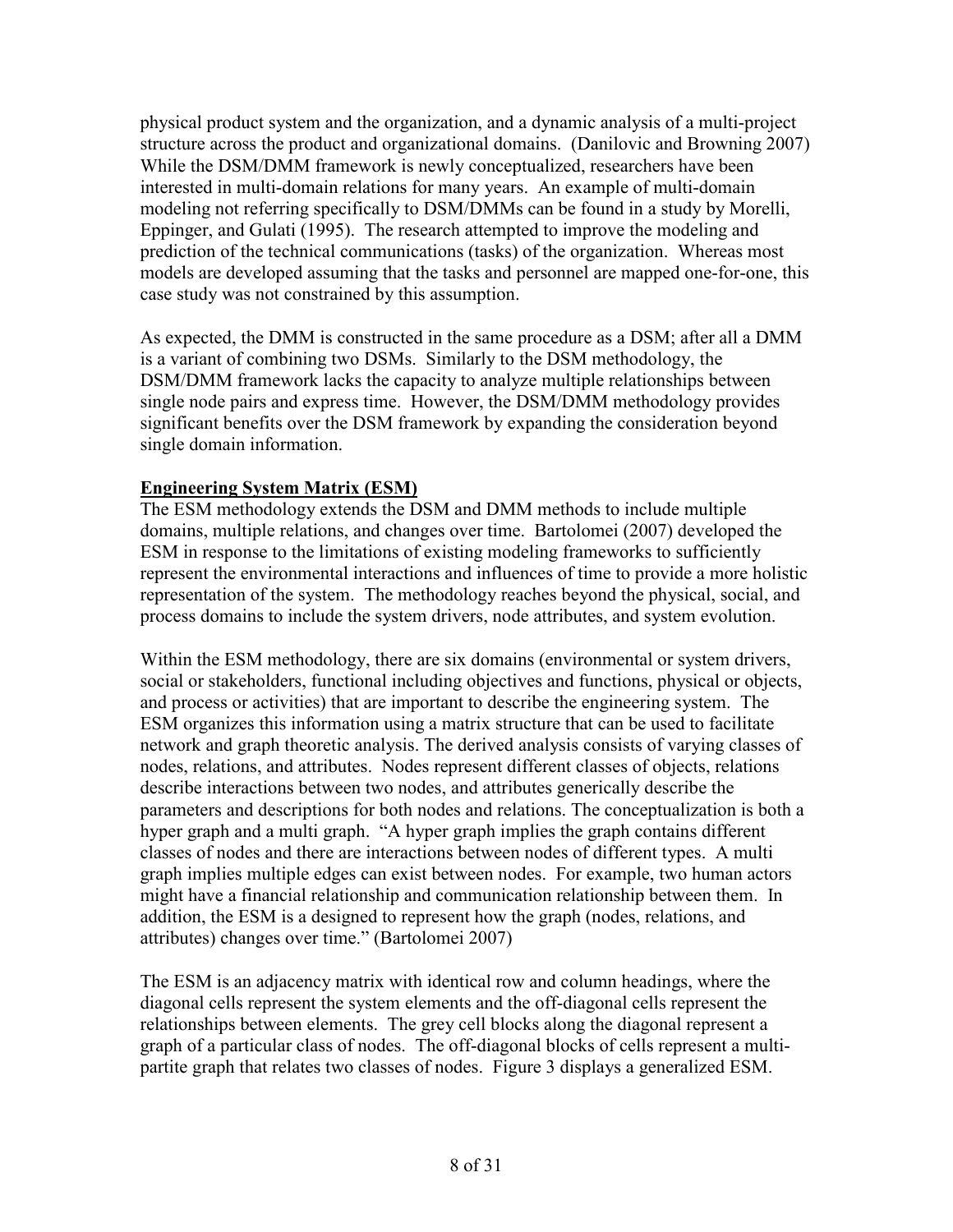|                   |                             |                                 | <b>System</b><br><b>Drivers</b> | <b>Stakeholders</b> | <b>Objectives</b> | <b>Functions</b> | <b>Objects</b>              | <b>Activities</b> |                        |
|-------------------|-----------------------------|---------------------------------|---------------------------------|---------------------|-------------------|------------------|-----------------------------|-------------------|------------------------|
|                   |                             | <b>System</b><br><b>Drivers</b> | $Env \times Env$                | S X Env             | <b>V X Env</b>    | <b>FXEnv</b>     | $O X$ Env                   | $AX$ Env          |                        |
| Row               |                             | <b>Stakeholders</b>             | $Env \times S$                  | ٤S                  | $V \times S$      | FXS              | $\overline{\mathbf{o}}$ x s | <b>AXS</b>        |                        |
|                   |                             | <b>Objectives</b>               | Env X V                         | $S_X$ X V           |                   | <b>FXV</b>       | 0 <sub>X</sub>              | <b>AXV</b>        | <b>System Boundary</b> |
| Column Influences |                             | <b>Functions</b>                | $Env \times F$                  | $S_i X F$           | <b>VXF</b>        |                  | O X F                       | AXF               |                        |
|                   |                             | <b>Objects</b>                  | $Env \times O$                  | $s\mathbf{k}$ o     | <b>VXO</b>        | <b>FXO</b>       |                             | <b>AXO</b>        |                        |
|                   |                             | <b>Activities</b>               | Env X A                         | $S^{\bullet}$ XA    | <b>VXA</b>        | <b>FXA</b>       | O X A                       |                   |                        |
|                   | Row is Influenced by Column |                                 |                                 |                     |                   |                  |                             |                   |                        |

Figure 3 The Engineering System Matrix (Source: Bartolomei 2007)

As previously stated, the ESM includes six domains. These domains are represented in the ESM as System Drivers, Stakeholders, Objectives, Functions, Objects, and Activities. (Bartolomei 2007)

- o System Drivers represent the non-human components that affect or are affected by the engineering system that are beyond the control of the system's human components.
- $\circ$  Stakeholders represent the social network of the system and consist of the human components that affect or are affected by the system (including organizations).
- o Objectives represent the objectives, goals, and purposes of the engineering system.
- o Functions represent the functional architecture of that system.
- o Objects represent the physical, non-human components of the system that act or are acted upon.
- o Activities represent the processes, sub-processes, and tasks performed by the system.

Each domain is populated with nodes and relations similar to the DSM and DMM methodologies. However, in the ESM nodes and relations in the system can be described with attributes. Attributes define the characteristics for each particular node or relation.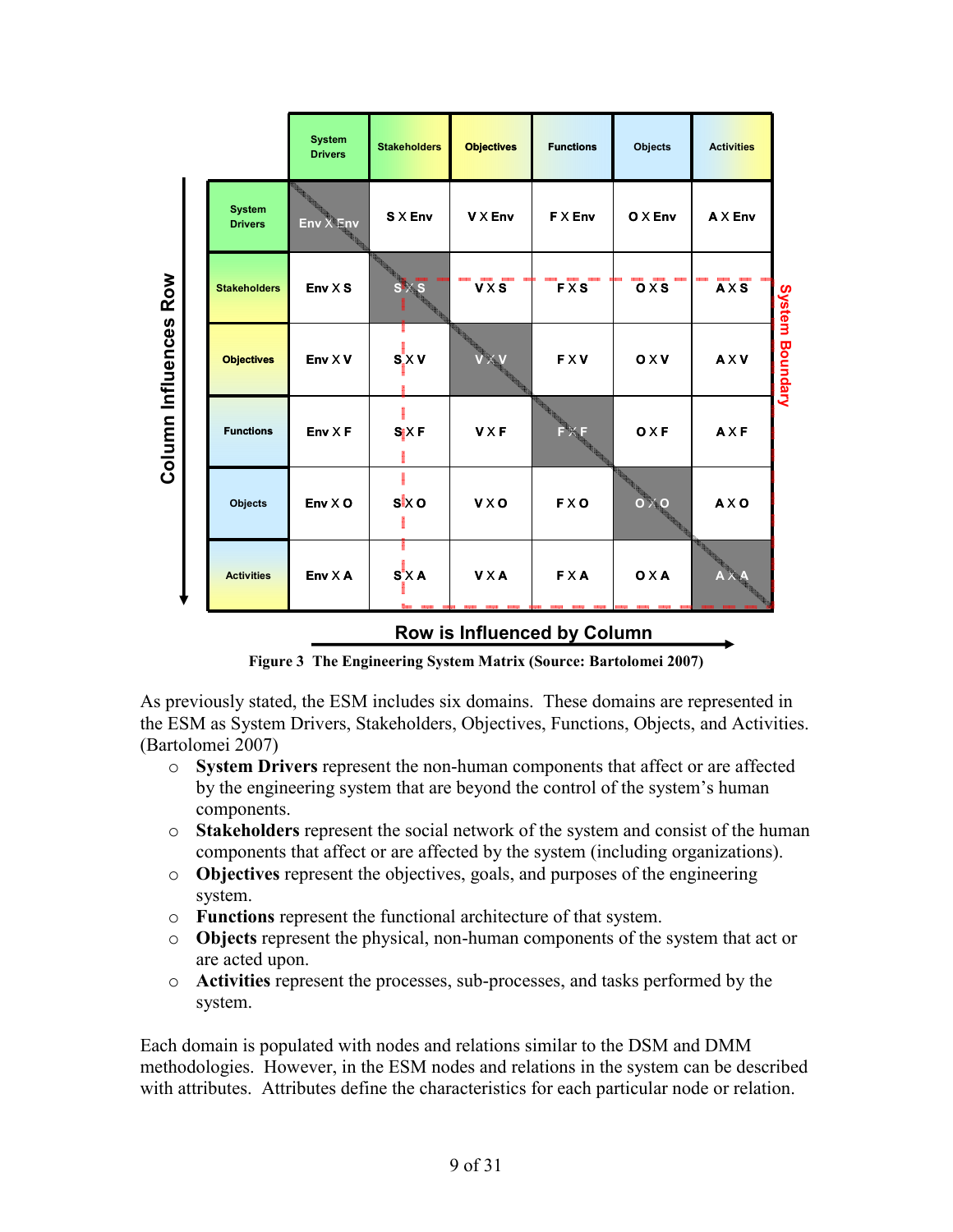"Attributes can be binary, string, numeric or a mathematical function" as demonstrated by Bartolomei (2007) in the development of the Qualitative Knowledge Construction tool. Furthermore, the ESM can store multiple relations in the same matrix, i.e. the matrix is not flat like a DSM or DMM.

To incorporate the influences of time, each node and relation has at least one attribute known as existence. The representation of time in the system can be represented as a binary attribute for each node that defines whether a node or relation existed (1) or did not exist (0) for a particular time interval. For example, over the lifecycle of a system organizational changes result in the addition and removal of stakeholders over time. In some cases, stakeholders that may have existed in the beginning may have departed and later returned. Therefore, each node may have several existence attributes to describe periods of involvement. In addition, "particular attributes of nodes may change over time." (Bartolomei 2007) Component costs for particular products could be treated as independent variables that change periodically. Thus, discrete price changes for different time intervals can be captured in the system model. "Yet other attributes might be continuous, time dependent functions." (Bartolomei 2007) For example, uncertainty of stakeholder promotion, or rotation in or out of the system, may be a time-dependent function relating to the length of time he/she has served on the project. The ESM framework is designed to include these representations of time.

In summary, the ESM provides a more complete modeling framework as compared to other modeling frameworks. As expected, the ESM is constructed in a similar procedure as a DSM and DMM, except that the ESM allows the use of attributes to more clearly describe the system. The ESM allows the modeler the ability to represent each domain of the engineering system and maps interactions within and across these domains. Finally, the ESM allows the modeler the ability to manage time, parameterize the nodes and relations by defining multiple attributes, and enumerate values of uncertainty for the quality of information and/or the uncertainty of the elements of the system.

# Part 2: Existing Analysis Techniques and Applications

This section reviews current analysis techniques that have been applied to DSMs and ESMs, including classical DSM techniques, sensitivity analysis techniques, networkbased analysis techniques, coupling techniques, and real options techniques. Example applications are presented where available.

# Classical DSM Techniques

A variety of techniques were developed to analyze information presented in DSMs. Table 1 shows the types of DSMs with the respective applications and classical DSM techniques that can be used for each.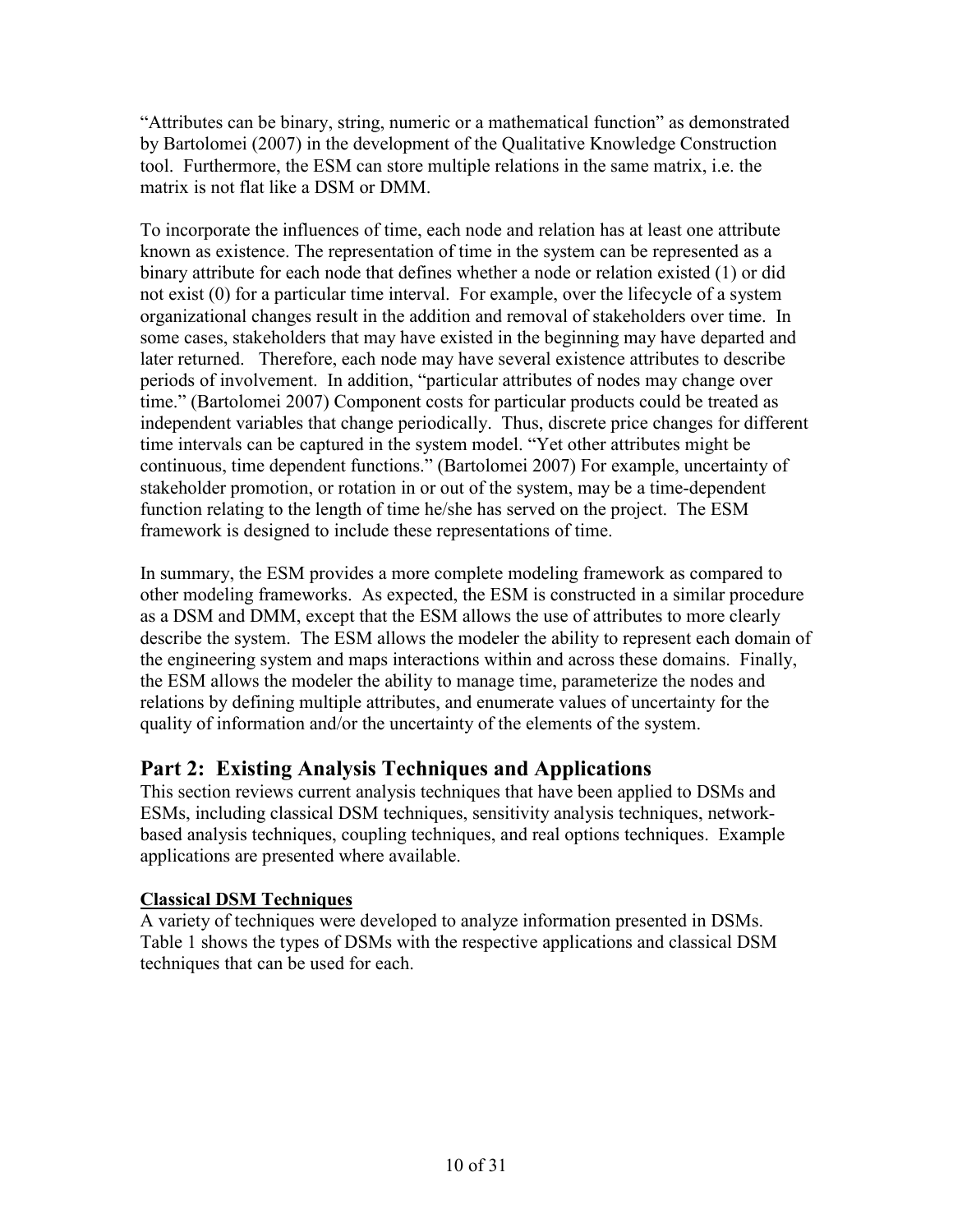| <b>DSM</b> Data<br><b>Types</b> | Representation                                           | <b>Application</b>                                                     | <b>Analysis</b><br><b>Method</b>            |
|---------------------------------|----------------------------------------------------------|------------------------------------------------------------------------|---------------------------------------------|
| <b>Task-based</b>               | Task/Activity<br>input/output<br>relationships           | Project scheduling,<br>activity sequencing,<br>cycle time reduction    | Partitioning,<br>Tearing,<br>Banding        |
| Parameter-<br>based             | Parameter decision<br>points and necessary<br>precedents | Low level activity<br>sequencing and<br>process construction           | Partitioning,<br>Tearing,<br><b>Banding</b> |
| <b>Team-based</b>               | Multi-team interface<br>characteristics                  | Organizational design,<br>interface<br>management, team<br>integration | Clustering                                  |
| Component-<br>based             | Multi-component<br>relationships                         | System architecting,<br>engineering and<br>design                      | Clustering                                  |

#### Table 1 Classical DSM Techniques for Types of DSMs

#### Partitioning/Sequencing

This analytical technique is designed to reorder system components with time-based dependencies. The sequencing algorithm manipulates the rows and columns simultaneously to produce a lower triangular matrix. Reordering rows and columns such that the sub-diagonal ticks move closer to the diagonal maximizes the feed-forward flow of information and materials, while simultaneously minimizing possible inefficiencies caused by feedback and rework. The technique does not alter the relationships recorded in the DSM, but merely re-orders the rows and columns to eliminate apparent feedback loops.

In the results of sequencing, the ticks below the diagonal represent a precedence relationship between tasks, meaning the row node requires input in the form of information or material from the column node. Contrastingly, the ticks above the diagonal represent feedback relationships, meaning the column node requires input from the row node. This type of relation indicates where in the process assumptions about downstream activities must be made.

Minimizing feedback eliminates process iteration. Researchers applying DSMs to control systems historically have hypothesized that a system with feedback is inherently unstable. While this hypothesis is likely accurate for this specific application, many systems rely on process iteration. This leads to the question of whether automated tools that partition DSMs should only focus on eliminating feedback loops. Users must be very careful that the tools do not eliminate valuable information.

Managers and operations staffs desiring to improve process or streamline work tasks have applied the sequencing algorithm to examine strategies for process design. (Eppinger, 1990, Steward, 1981) Furthermore, Danilovic and Browning (2007) provide a sample analysis for DSM sequencing for a product development system in which the program milestones are ordered. The result emphasizes the need for assumptions required in task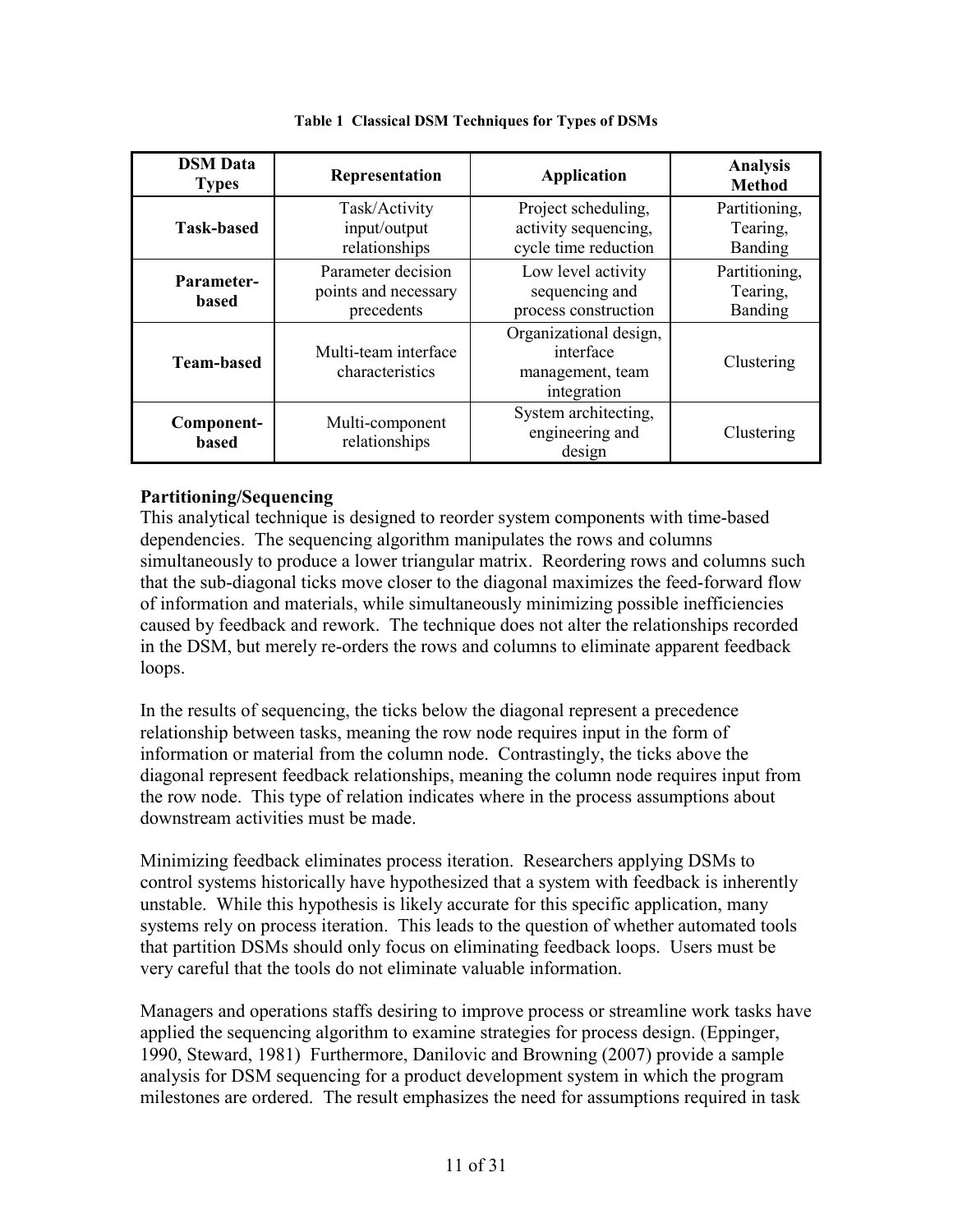upstream from the information delivery. Because these assumptions require inefficient iterations, it is important for system engineers and managers to recognize where feedback is necessary to assess potential impacts and risks. (Danilovic and Browning 2007) This result is an advantage of the DSM technique over other program scheduling tools.

#### **Clustering**

Matrix clustering is a valuable technique for examining the structure of a system. Clustering is similar to sequencing; the technique applies graph theoretic cluster algorithms to reorder the rows and columns of the matrix by grouping highly related nodes, called clusters. By grouping nodes with high interaction into clusters, engineers and managers can more easily identify and examine interfaces between the clusters.

In the result of clustering analysis, the clusters contain most, if not all, of interactions (i.e. ticks) internally and the interactions between clusters is eliminated or minimized. (Fernandez 1998; Sharman and Yassine 2004; Yu et al. 2003) However, interactions between clusters may also be advantageous when considered in the system context. For example, engineers and program managers may desire interaction between two teams to share resources. Additionally, past discussions on clustering that discourage the overlapping of components into two clusters may not make sense for a tangible system or for an organization. This argument may have been based on a purely component based DSM, especially in binary DSM analysis. For example in an organizational DSM, the overlap may represent a person that participates in each group, ensuring the sharing of essential information.

One application of clustering analysis to the physical domain (i.e. system components) is to present subsets of components as candidates for modularization. The clustering can show which components can be segmented into larger modules or platforms, thus enabling future designers to merely adopt that module. Other research suggests that the interdependent components highlighted in a cluster may best be treated as a single, higher-level subsystem in the physical design. DSM clustering can also be applied to the social domain (i.e. stakeholders). Sosa, Eppinger and Rowles (2004) analyzed team organization, resulting in clusters of highly interacting teams and individuals with minimal inter-cluster interactions. They concluded that the groupings represent a useful framework for organizational design by focusing on the predicted communication needs of different players. MITRE Corporation recently used clustering to analyze the interdependence of several Air Force Missions. The result of this analysis shows that almost all missions are interdependent, however the analysis also indicated that one mission, Combat Search and Rescue (CSAR) did not depend on other missions for successful completion, yet was required for almost all missions.

Recently, a possible new application for clustering has presented itself. A prevalent item in systems today is called a Line Replaceable Unit (LRU). An LRU represents the lowest level of component that is worked on by maintainers in field organizations. In an effort to minimize the challenges of field maintenance, many LRUs are now major subsystems. While this might minimize the challenges of field maintenance, it can often force organizations to procure spare parts that take up much space and are very costly to ship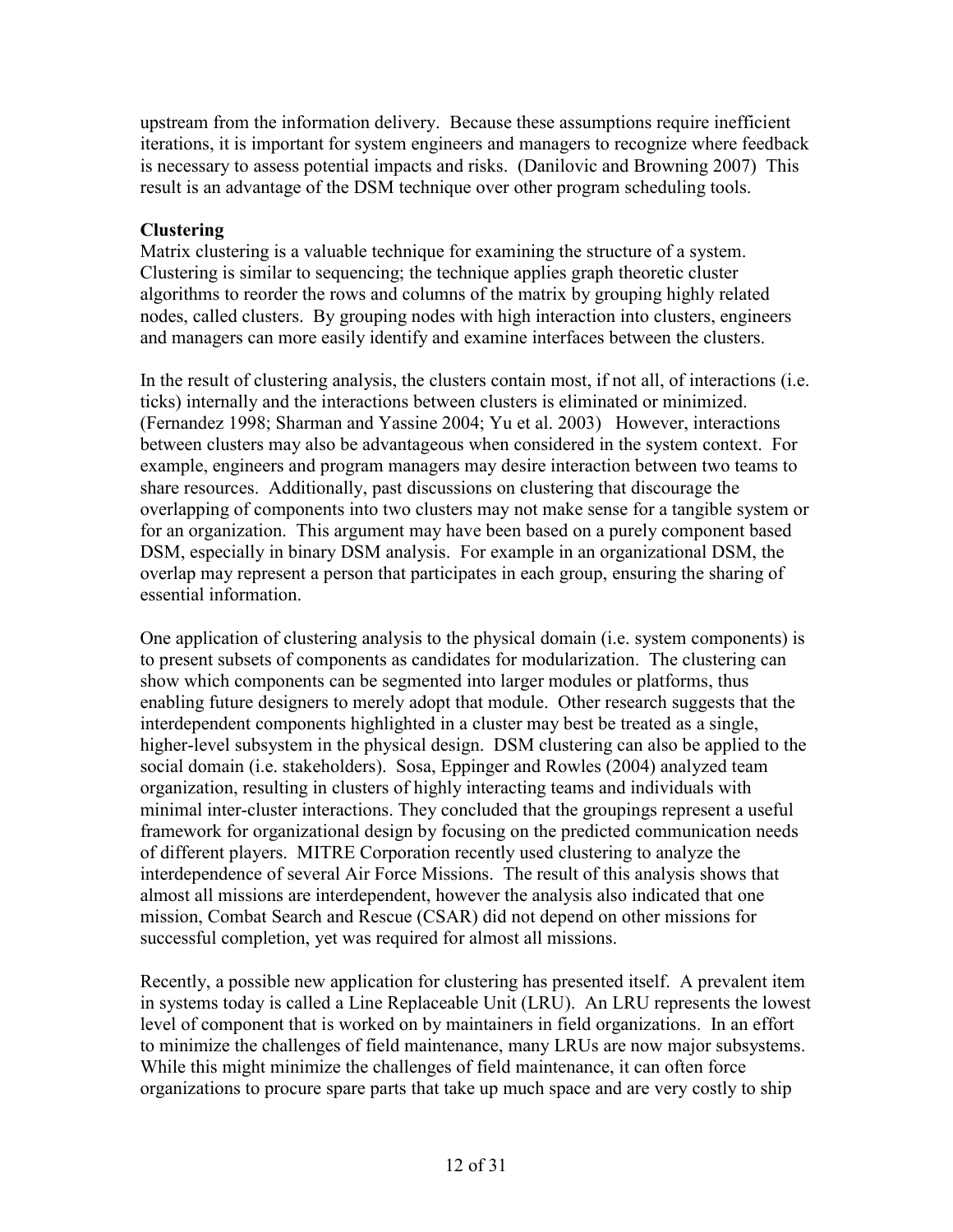back to the depot maintenance units. A clustered DSM can reveal the logical LRUs. Viewing some clustered DSMs also show that there can be subclusters within a major cluster. These subclusters can represent smaller LRUs that should be considered to develop an optimal grouping of LRUs. For example, the grouping may indicate that certain cards in an electronic system are a subcluster. Reliability and Maintainability experts can then analyze each subcluster to determine an optimal sparing concept, thereby minimizing the amount of equipment transferred to field units and also minimizing the equipment that must be returned to the depot for repair. Additionally, if the system is properly designed to facilitate the removal and replacement of the smaller LRUs, the major system should be operational a greater amount of time. These smaller LRUs may also facilitate more focused development of Built In Test (BIT) capabilities that enable the ready identification of the smaller LRU for removal and replacement.

#### Banding

Banding adds alternating light and dark shading to a DSM to show independent nodes or groups of nodes. (Grose 1994) Developed primarily for analyzing time-based DSMs, banding identifies activities that can be executed simultaneously or independent of one another. Bands represent the critical path to the project, where one node in each band is a potential bottleneck. (Browning 2001)

As in partitioning and clustering, banding manipulates the DSM without altering component relationships. The algorithm is similar to that of partitioning; however the feedback ticks are ignored in the process of determining the bands. The DSM Tutorial<sup>7</sup> provides an example of banding an activities-based DSM.

Banding, although typically associated with task-oriented DSMs, can also be employed in DSMs concerned with system components. Rather than identifying groups of interdependent components (as in clustering), banding identifies groups of independent components. Banding can be used to visually indicate groups of system components which do not affect one another. This can be very useful information in that designers can eliminate areas where they might have previously wasted time considering interfaces. This analysis may also prove useful in system testing. A component in a given band can be tested in isolation from other components within the same band. Particularly advantageous in testing large systems, banding may indicate opportunities to test components in parallel, resulting in significant time and cost savings for test phases.

Banding may also potentially be used on organizational DSMs containing data for information exchanges within an existing organization. The banded DSM may identify which people or subgroups do not interface. Management can then compare that information to a clustered DSM that shows which people or subgroups should exchange information and rectify the disparity.

 $\overline{a}$ <sup>7</sup> DSM Tutorial is a composition of many sources and can be found at http://www.dsmweb.org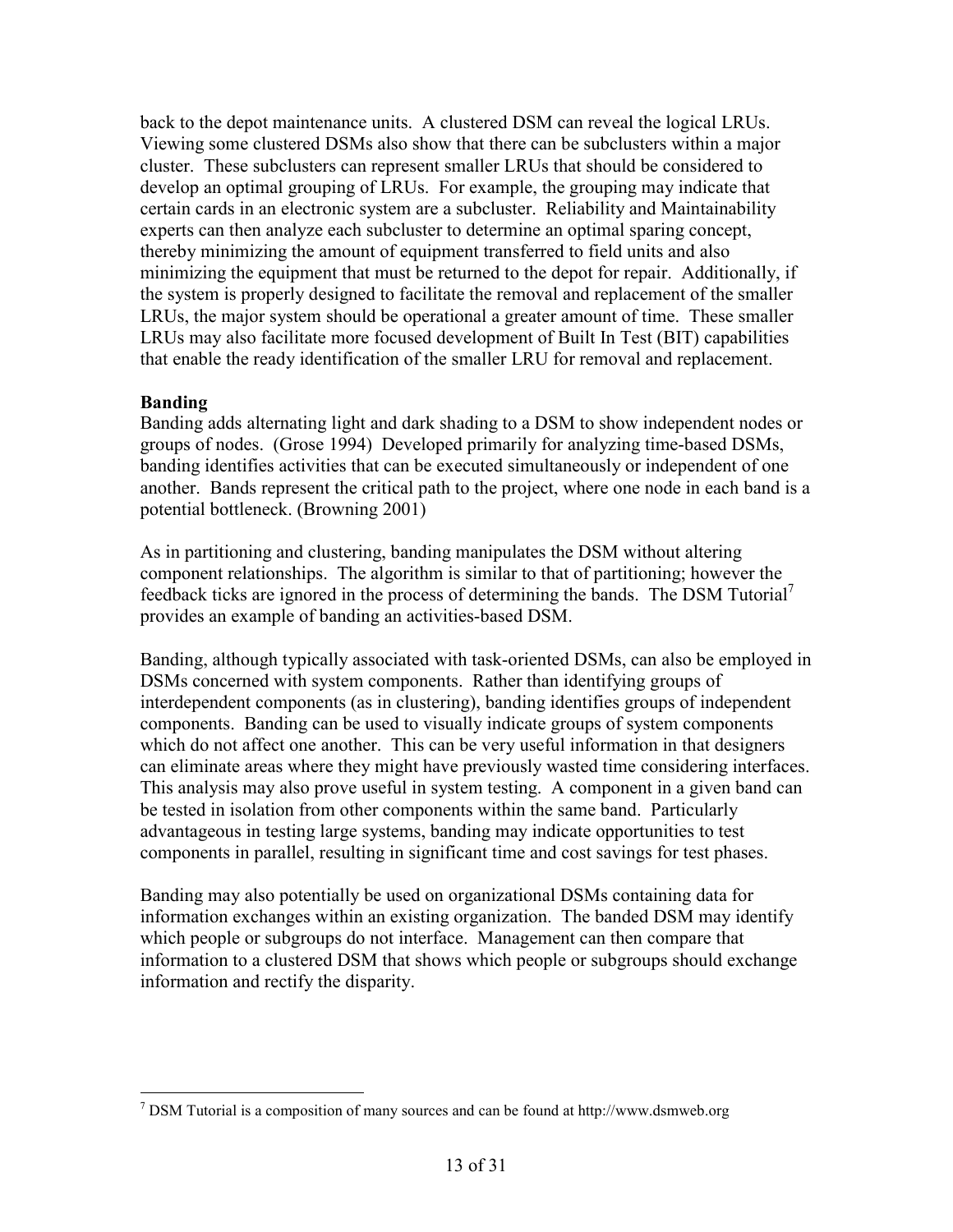### Tearing

Tearing focuses on identifying various feedback marks that if removed from the matrix, and the matrix is repartitioned, will obtain a DSM with all marks in the lower triangle. Removing these marks is what is known as "tears". Determining the tears to make involves making assumptions about what items have the least impact to the design process. Tears are generally done in two ways: (Browning 2001)

- o Minimal Number of Tears: this concept acknowledges that tears represent a guess/assumption, and as such designers should minimize their guesses.
- o Confine Tears to the Smallest Blocks on Diagonal: this concept focuses on that if there are to be small iterations within larger iterations (blocks within blocks), then designers want to limit the inner iterations to a small number of tasks.

The concept of tearing is based on guessing and assumptions. While there was likely a good reason to develop this technique, these authors feel tearing should not be done unless absolutely necessary. Few examples exist in the literature. Tearing results in the loss of information. Possibly tearing may support a greater speed to the design process, but the cost is a loss of information. Engineers performing such tears should have a clear understanding of the cost/benefit ratio to this process.

#### Sensitivity Analysis Technique

Pairing classical DSM techniques with sensitivity calculations can potentially identify system elements that are sensitive to change; this is known as the Sensitivity DSM technique. (Kalligeros 2006) The technique uses a DSM containing information about the uncertainty of the impact due to the occurrence of a change event. Then, partitioning or clustering techniques, selected depending on the appropriate domain, is performed to determine groupings of interactions. "This analysis can result in platforming implications for groupings least sensitive to change impacts." (Bartolomei 2007)

For example, Kalligeros (2006) demonstrated this technique on a large engineered system, an off-shore oil drilling platform. He constructed a components-based DSM, where interactions represented whether a 100% change in one subsystem would cause at least a 20% change in the related subsystem. Then, clustering analysis was used to determine possible platforms for oil company standardizations, providing a significant benefit to energy companies that previously designed mobile oil and natural gas platforms for a single design point based on expectations for a specific product and flow rate. Kalligeros (2006) also analyzed a functional DSM (where the nodes were functional requirements), thereby showing what functional requirements might have driven that component-level interactions. More generally, engineers and managers can use the Sensitivity DSM technique to identify system elements that can be standardized across designs, allowing faster and more economical designs and savings in lifecycle costs.

#### Network-Based Analysis Techniques

Systems represented as a large network allow calculation of a variety of network metrics generated by the social network community, such as betweeness, path length, and centrality. (Bartolomei 2007) Betweeness is a measure of the number of times a vertex occurs on a geodesic (the short path connecting two vertices). Centrality is a measure of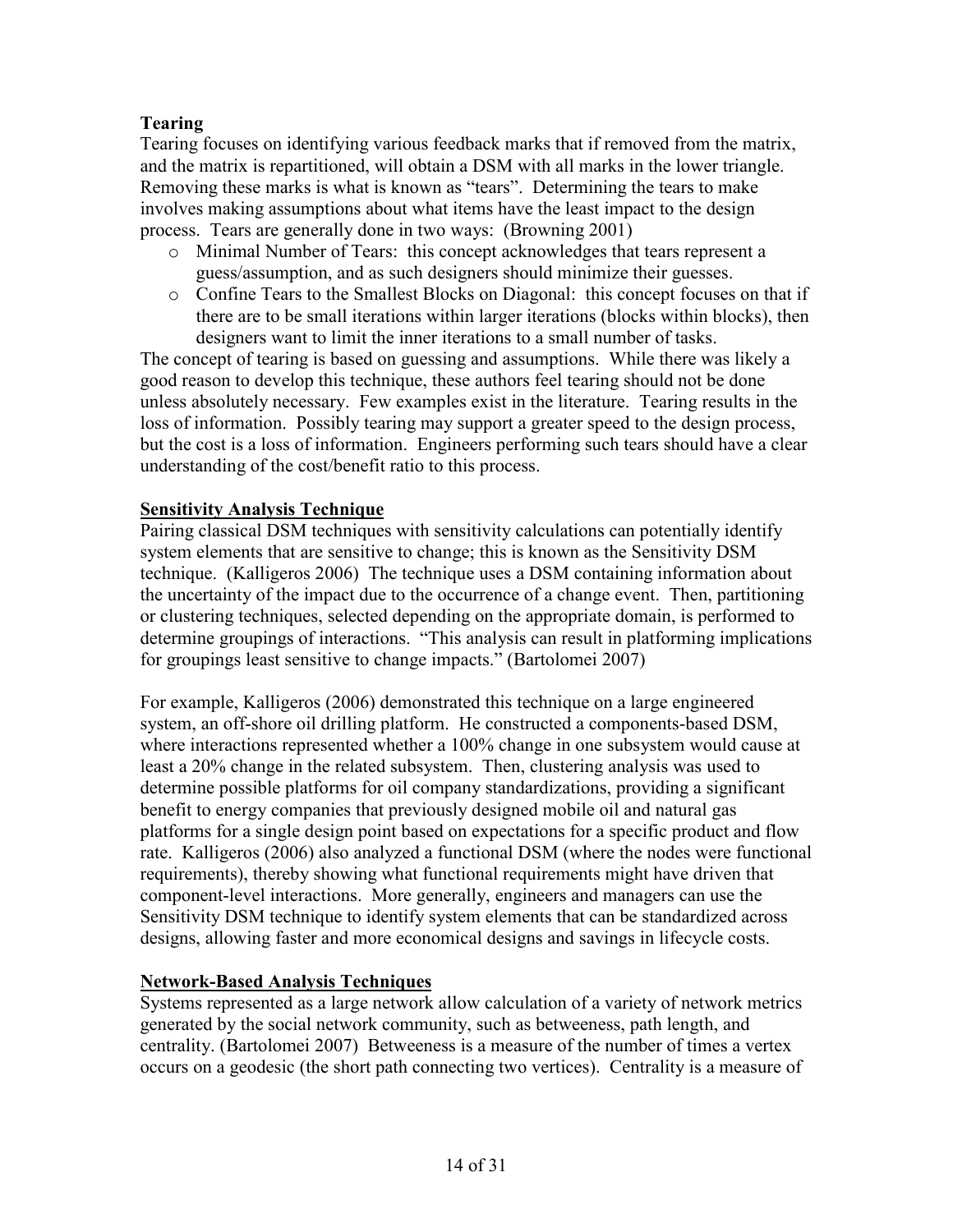the connectedness of each node. And path length refers to the distance between pairs of nodes in the network.

Bartolomei (2007) provides an example of analyzing the betweeness of the stakeholders in the social domain. This measure is associated with the control of information. Thus, "stakeholders with higher betweeness have greater influence on a social network when compared with stakeholders with lower betweeness." (Bartolomei 2007) Furthermore, Bartolomei showed how redundancy of stakeholder interactions can be useful within an organization. "Two stakeholders maintaining the same interactions amongst other system stakeholders provide a shadowing effect. If one of the two stakeholders should leave the system, the remaining stakeholder maintains the continuity of interactions." (Bartolomei 2007) Additionally, an example of degree centrality analysis provided insights into identifying key system elements (stakeholders, components, and activities) that are highly connected within the system. Degree centrality is associated with power or importance. This information may assist the system engineers and managers in recognizing critical nodes to be carefully monitored.

Future research is necessary to develop theories for multi-domain network analysis, analytical methods for analyzing dynamic networks, new metrics for engineering systems, and methods for comparing networks. Engineers should look for patterns across systems in hopes of "developing new theories and better heuristics that describe and explain the structure and behavior of engineering systems," rather than just considering the social domain. (Bartolomei 2007)

# Coupling Techniques

Coupling between system components can have a significant impact on the ability to make future changes to any single component since that may drive a requirement to make changes to other coupled components. (Dahlgren 2007) The requirement to make such changes is often strongly correlated to the tightness of coupling. At one time engineers worked to have systems tightly integrated, which became synonymous with tightly coupled. This may have been driven by the trend to design systems to a point solution, given specific requirement and expected funding. Research into some historical systems has shown that as subsystems become less tightly coupled to each other, the subsystems can evolve at independent rates. Systems engineers and managers can take advantage of this evolution if recognized by quantifying degrees of coupling.

The initial work on quantifying degrees of coupling was derived from Barabasi (2003) and Atkinson and Moffatt (2005). Here, a Coupling Coefficient (CC) is the ratio of tight connections divided by possible number of tight connections for a team. (Dahlgren 2007) A possible hardware analogy is to review the DSM and determine the number of tight and medium couplings between subsystems. Each coupling should be reviewed from a standpoint of every level or layer that the systems can be tightly coupled. For example, in a computer and networking situation, showing that two systems are tightly coupled is necessary but not sufficient. In this case the coupling should be reviewed at each layer of the Operational System Interconnect (OSI) stack. It is possible that each pair of tightly coupled subsystems could also be tightly coupled at a number of layers represented by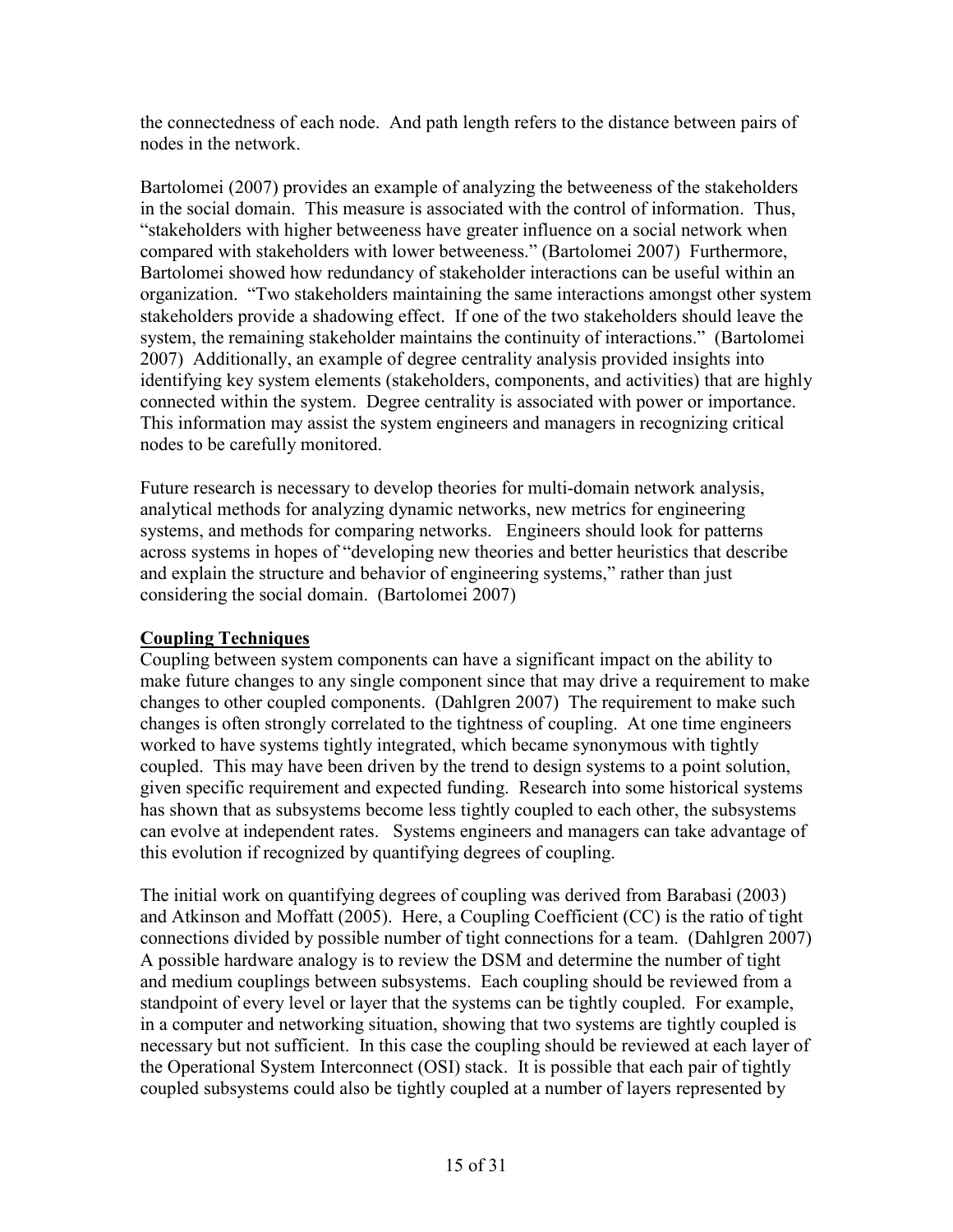the OSI, and then the degree of coupling is much larger, and probably problematic to designers, than what was originally anticipated by viewing the DSM.

Additionally, it is important to distinguish whether systems are built to standards or built to the prevailing Commercial Off-The-Shelf (COTS) system when determining degrees of coupling. (Dahlgren 2007) While the use of COTS in government systems was meant to provide an option (a right but not an obligation) to use commercially developed products produced under commercial Research & Development efforts, the unfortunate reality has become that as some COTS products have come to dominate the industry, then the use and upgrade of these products become an obligation and thus is no longer an option. Each coupling identified in the DSM should be evaluated according to whether COTS products are used and the degree of coupling.

In an effort to quantify degrees of coupling, and then to be able to quantify whether systems are tightly or loosely coupled, the following formula was developed. (Dahlgren 2007) These formulas attempt to take into account the couplings identified in the DSMs, the possible considerations for each level of the OSI stack, and the coupling to COTS. These formulas are not all inclusive. Systems not related to Information Technology may not need to be evaluated according to the OSI stack. Systems Engineers should attempt to determine if a modified factor needs to replace the OSI factors and the COTS factor.

Coupling Coefficient = 
$$
\sum_{i=1}^{m} \text{OSI}_{i}
$$
  $\left[\sum_{j=1}^{n} \text{S}_{i} \text{S}_{j}\right]$  */* number of possible tight couplings  $i = 1$ 

\n $i = 1$ 

COTS Portion of Coupling Coefficient = 
$$
\sum_{j=1}^{n} S_{(COTS)j} S_{(COTS)j}
$$
 */* Years to upgrade 
$$
i = 1
$$

When subsystems are found to be tightly coupled, engineers need to determine if new interfaces should be inserted such that the subsystems are tightly coupled to the interfaces, yet can still evolve separately. In some cases, those interfaces may become system standards for future designs. Theoretically, if each system remains coupled to the standard, then they can be loosely coupled to each other and evolve separately at their own clock speed. Systems engineers and program managers should attempt to include standards and show that coupling in the DSM/ESM framework. A judicious use of standards and interfaces can greatly lower the degree of coupling on a major system. Unfortunately commercial vendors can attempt to "tweak" the implementation of standards to form what might be considered a "semi-proprietary" solution, leading to a developer-forced proprietary solution and tight coupling for most customers and applications.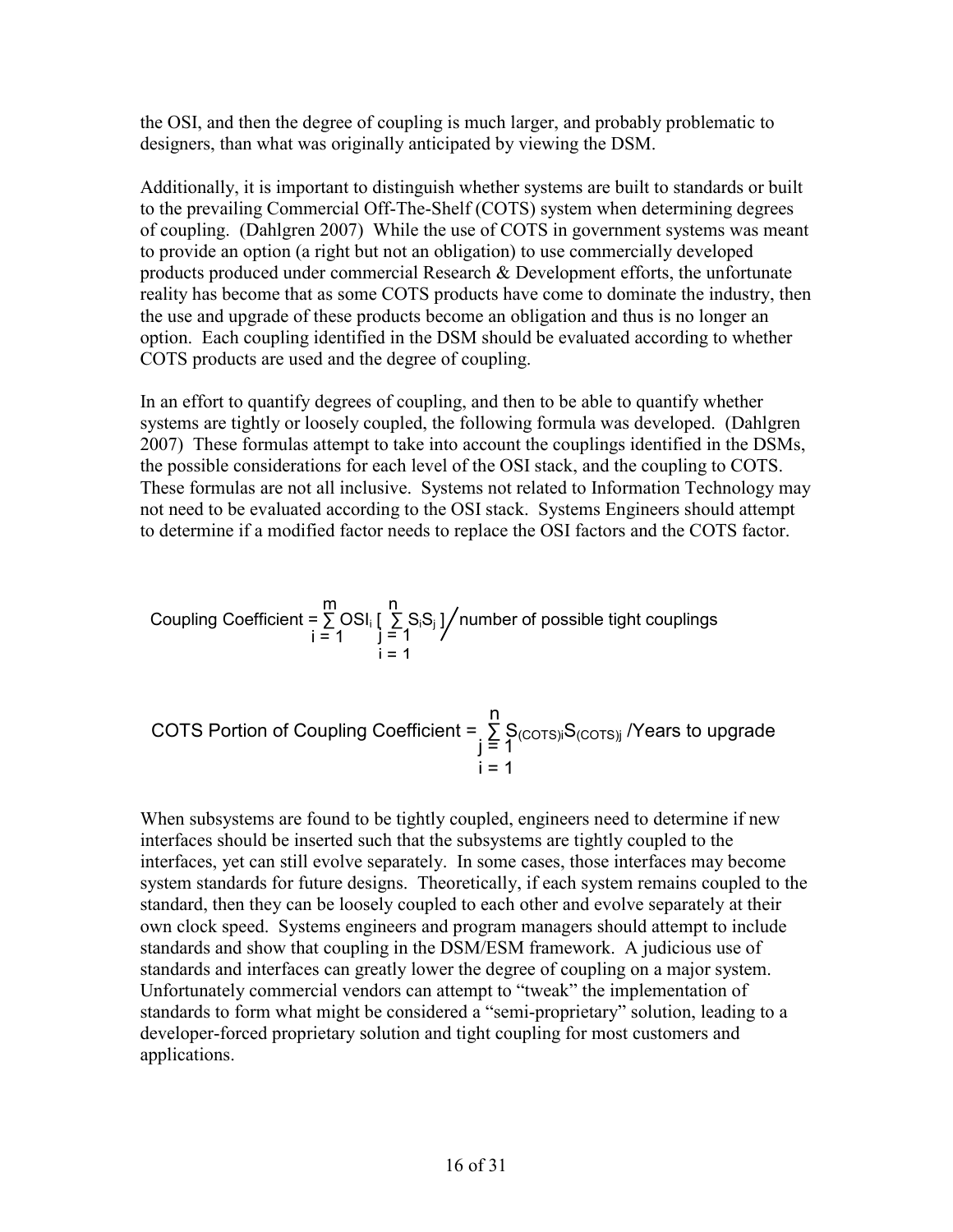Coupling can also relate to processes and organizations. For instance, DSM techniques can be applied to the original design of an organization or to the redesign of an organization (Dahlgren and Cokus 2007). The type of information provided in an organizational DSM can also aid designers to determine the degree of coupling that is required between individuals performing the functions. For instance, in a small world network an organization has a mix of tight and loose couples. Those people requiring tight couples may need to communicate or interact frequently. Those people may also need to be collocated together to improve efficiency and effectiveness. Furthermore, by looking across social and technical domains, a DSM that shows the linkage between people on a project and between tasks may help engineers and managers improve understanding of the organization evolution. The clustering coefficient (CC) is the organizational equivalent of the coupling coefficient for component DSMs:  $CC = #$  tight connections/# possible tight connections (Barabasi 2003). Too many tight connections will lead to a task or project that fails to utilize long-reach connections to leverage work done by other organizations (Dahlgren 2007).

MITRE recently applied coupling techniques to analyze a components-based DSM for VISA International. (Cokus and Dahlgren 2007) MITRE used high level DSMs in the analysis of historical changes of the four major subsystems of VISA International: credit card, card information reader, transmission system, and data base. The case study visually demonstrated the system change over time and how VISA International's subsystems became more loosely coupled. Interactions were ranked as High, Medium, or Low to show historical system changes. As the subsystems became more loosely coupled, the overall VISA International system became more efficient to operate and easier for the customers to use (Cokus and Dahlgren 2007). Transactions were completed much faster and likely with much greater accuracy, which helped make credit cards a useful tool.

#### Real Options

To better manage the uncertainties surrounding engineering systems, engineers are devising new methods to designing systems that are flexible. "One of the challenges for designers is to identify where in the system to lay in flexibility, or real options, that allow systems designers and managers to easily change the system in order to maximize benefit and minimize cost." (Bartolomei 2007) Strategies and methods for valuing flexibility are well documented in real options literature; however few have focused on how to screen a system to identify the best opportunities for options, or the "hot" spots in the design.

Real Options Analysis (ROA) can be applied "on" a system or "in" a system. (Wilds and Bartolomei, et al 2007) When analyzing options "on" a system, flexibility is external to the physical design. Alternatively, real options analysis "in" a system requires the flexible option be internal to the physical design. A real option "in" requires deep knowledge about the structure and behavior of the technical system.

ROA tools can be used by system designers, manufacturers, and consumers alike to make informed decisions about the value of adding flexibility to the system at various stages of development. This is most useful early in the development process when opportunities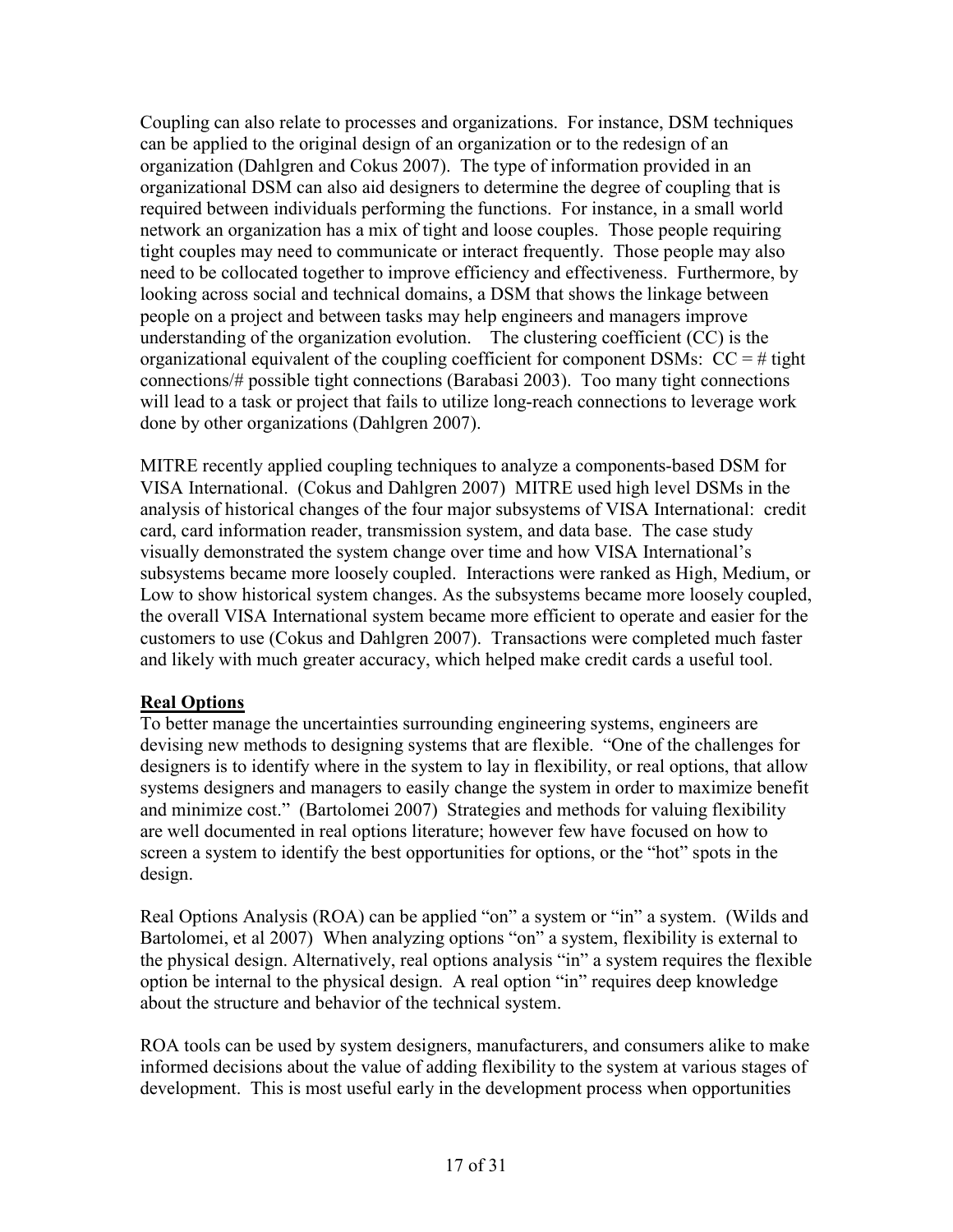for flexibility are more available to developers. For example, Wilds and Bartolomei, et al (2007) value the predicted options for designing a Micro Air Vehicle. An option to alter the physical design to provide increased performance was valued from the perspective of a product developer. The research applied decision analysis and the lattice method of real options. The results showed that designing for the flexibility to modify the system to respond to changing performance requirements could be a valuable investment early in the design.

One of the challenges for designers is to identify where in the system to lay in flexibility, or real options, that allow systems designers and managers to easily change the system in order to maximize benefit and minimize cost. Bartolomei (2007) attempted to develop a technique to identify hot and cold spots in a system. Hot spots are those spots that are expected to frequently change, possibly due to technological innovation. Cold spots are those areas that are not expected to change. Below is a proposed approach using the ESM that incorporates and extends both the Sensitivity DSM and change propagation techniques. (Kalligeros 2006; Suh 2005)

### Proposed Technique for Identifying Real Options (Souce: Bartolomei 2007)

- 1. Construct ESM of a particular system
- 2. Identify sources of uncertainty driving change
- 3. Define change scenarios
- 4. Identify change modes for each scenario (E.g. Suh's change propagation method)
- 5. Calculate how change modes affect objectives for each scenario (e.g. Kallegeros' Sensitivity DSM.
- 6. Calculate the cost of change for each scenario (e.g. Suh's cost analysis)
- 7. Identify Hot/Cold Spots for each scenario
- 8. Examine Hot/Cold spots across scenarios
- 9. Value flexibility using Real Options Analysis

Most research has focused on hot spots; however customers have shown interest in identifying cold spots that must "support" the frequent change of hot spots. One possible strategy of support would be to over-design the cold spots to facilitate hot spot changes that might require a greater engineering margin. Bartolomei (2007) also brought out the possible use of ESMs to model the system changes due to changing Concepts of Operations, which is often common for a new system or new technology application.

Real Options relate not only to tangible hardware systems, but also to processes and organizations. "For 'hot/cold' spot analysis there are several advantages of representing each domain and the corresponding interactions between domains. For example, the ESM provides a richer picture for how changes propagate across domains (eg highlight how changes in the technical domain affect the process domain and social domains) and the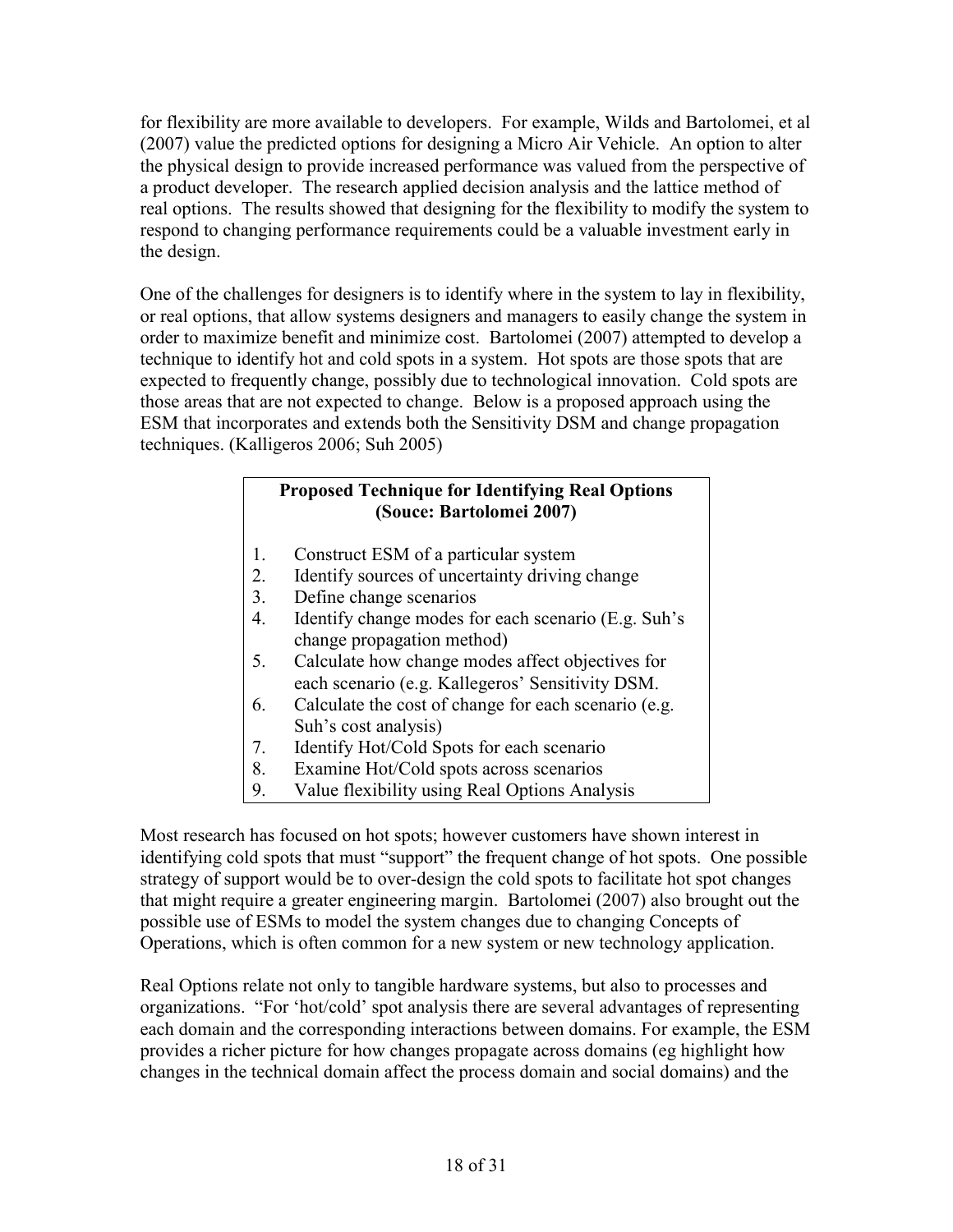identification of exogenous sources of uncertainties that might each of the domains by constructing the systems drivers matrix." (Bartolomei 2007)

# Part 3: Applications of Analysis Techniques Across Multiple Domains

To review, the DSM is an nxn, square matrix containing nodes and relations within a single domain. The DMM is an mxn rectangular matrix containing nodes and relations across two domains, where the rows represent one domain and the columns represent another domain. (Browning and Danilovic 2007) Furthermore, the ESM is an mxn rectangular matrix consisting of nodes and relations, each having multiple attributes, across multiple domains. (Bartolomei 2007) Multi-domain analysis has many challenges, and the techniques described in Part 2 may not be applicable, or sufficient, to provide valid results. This section will consider the following questions:

- o Can the DMM/ESM be organized or manipulated to apply the analysis techniques presented in Part 2 due to technique assumptions?
- o Can the techniques presented in Part 2 be applied to DMMs and the ESM to provide useful analysis?

The order of these questions is intentional. First, it is important to understand how the ESM can be manipulated to accommodate the assumptions or constraints of the analysis techniques. Then, the practicality of applying those techniques to provide useful results can be considered.

# Assumptions of Techniques

Classical DSM techniques assume square matrices and a single domain. The methods expect the rows and columns to be identical. Both the ESM and DMM violate both these conventions. While it is possible that a ESM or DMM may be square, this case would be the exception, not the rule. Attempts in past research to restrict the information matrix to square dimensions, forcing one-to-one mappings across domains, has produced incomplete or even misrepresented results, as expected.

The ESM can be viewed in two different perspectives: the matrix as a whole containing all the entered data or a collection of matrices comprising the matrix as a whole. Consider the following decomposition of the ESM, divided by the domain boundaries, to blocks of information as shown in Figure 4.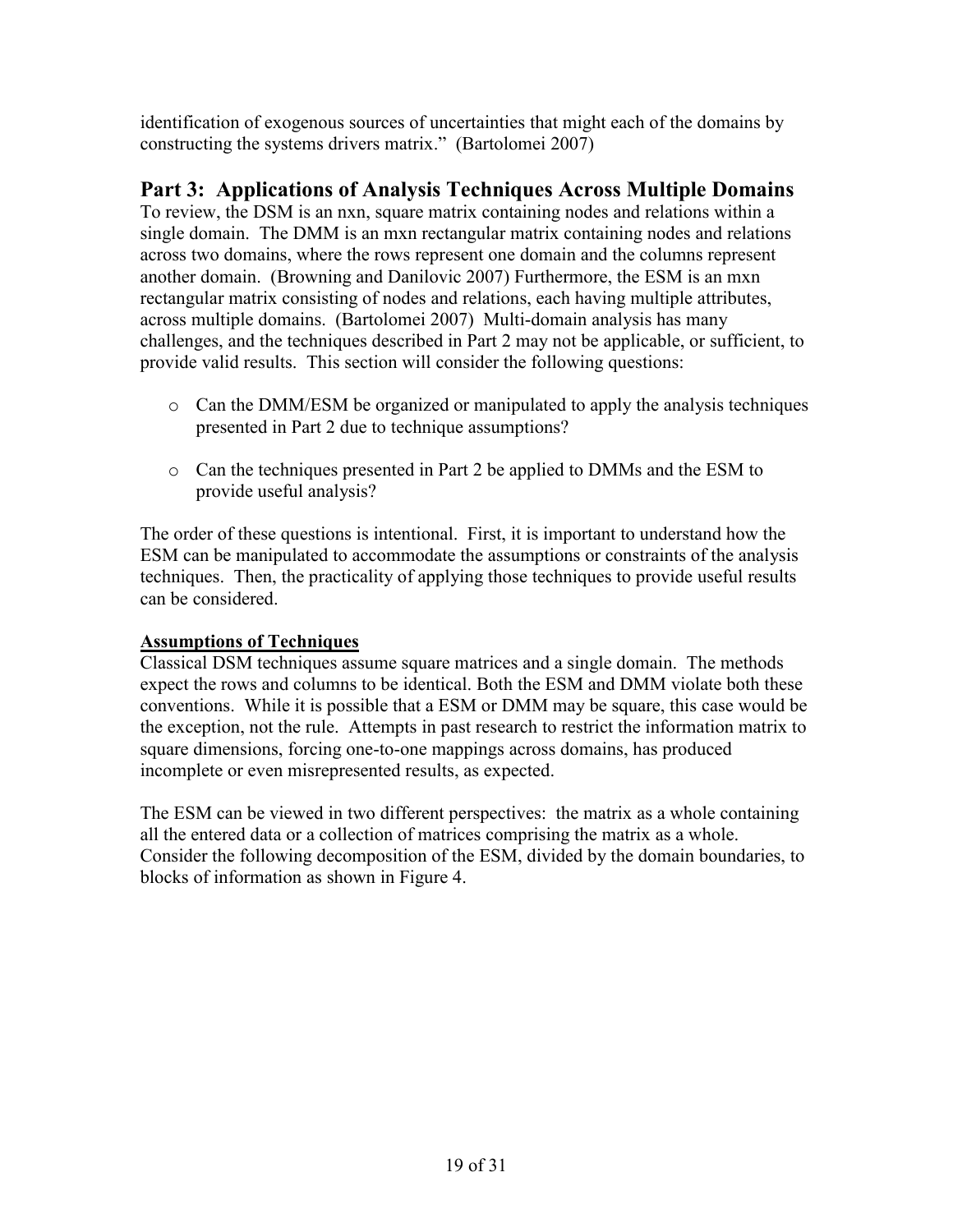|                       | System<br><b>Drivers</b> | <b>Stakeholders</b> | <b>Objectives</b> | <b>Functions</b> | Objects | <b>Activities</b> |            |
|-----------------------|--------------------------|---------------------|-------------------|------------------|---------|-------------------|------------|
| <b>System Drivers</b> | D X D                    | SXD                 | VXD               | <b>FXD</b>       | OXD     | AXD               |            |
| <b>Stakeholders</b>   | <b>DXS</b>               | SXS                 | VXS               | FXS              | OXS     | AXS               |            |
| <b>Objectives</b>     | <b>DXV</b>               | SXV                 | <b>VXV</b>        | <b>FXV</b>       | OXV     | <b>AXV</b>        |            |
| <b>Functions</b>      | <b>DXF</b>               | SXF                 | <b>VXF</b>        | <b>FXF</b>       | OXF     | AXF               |            |
| <b>Objects</b>        | <b>DXO</b>               | SXO                 | <b>VXQ</b>        | <b>FXO</b>       | OXO     | <b>AXO</b>        | <b>DSM</b> |
| <b>Activities</b>     | <b>D</b> X A             | SXA                 | <b>VXA</b>        | <b>FXA</b>       | OXA     | A X A             | <b>DMM</b> |

Figure 4 ESM Decomposition to DSMs and DMMs

Notice that the blocks on the ESM diagonal are single domain DSMs. By further investigation, the off-diagonal blocks are DMMs. Therefore, the information residing in the individual DSMs now follow the assumptions required to classical DSM analysis techniques.

The DMM blocks may still violate the technique assumptions. The tools and algorithms currently employed for classical DSM analysis operate assuming a square matrix. Rather than forcing the use of insufficient tools, it is recommended that new algorithms be considered to accommodate rectangular matrices. Another approach might be to append "empty" rows or columns to create a square matrix; "empty" rows consist of a mock node that has no defined relationship to the true nodes in the matrix. However, this approach is not recommended. The influence of a mock node in the results may not be easily abstracted, thus invalidating any analysis.

Looking beyond the dimensions of the matrix, classical DSM techniques such as clustering and partitioning involve identifying patterns of relationships around the matrix diagonal. DMMs do not have this "diagonal," not only due to dimensions, but rather due to the rows and columns not being identical. The current algorithms for these techniques reorder the rows and columns together to form clusters or feedback loops. However, to apply clustering to DMMs, Danilovic and Browning (2007) required a new algorithm that moves the rows and columns individually in an attempt to find clusters of relations. Figure 5 displays an example of clustering of a DMM. (Danilovic and Browning 2007) Although no analysis has been accomplished to date, it is hypothesized that a similar algorithm, if not the same, could be applied to the ESM.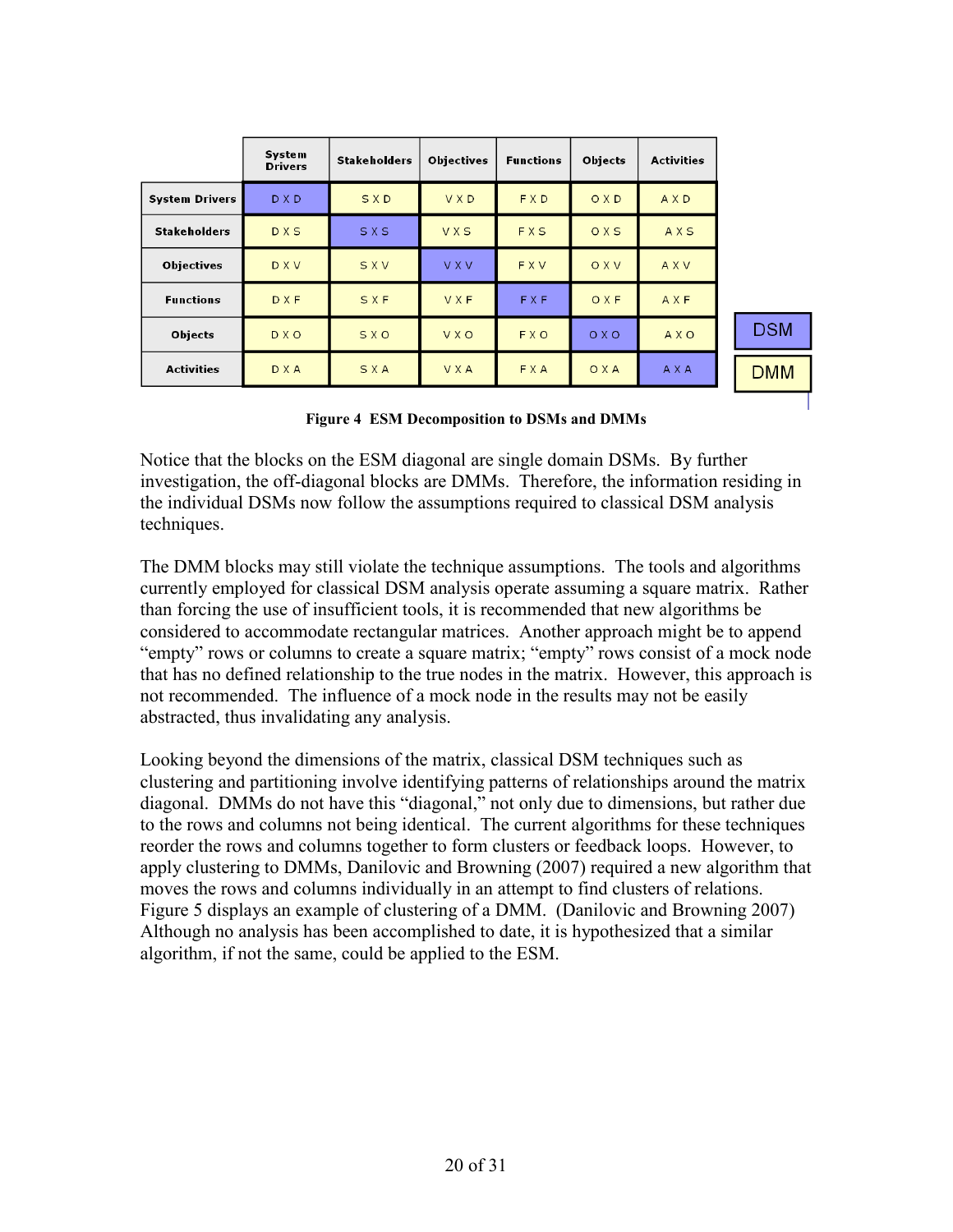

Figure 5 Example of Clustering Applied to DMM (Source: Danilovic and Browning 2007)

Non-DSM techniques also include assumptions impacting the application to multidomain analysis. However, most can be summarized by considering that typically only one domain is considered. Thus, analysis of the results must be carefully scrutinized to understand the implications. This is the emphasis of the remainder of Part 3.

#### Producing Useful Results

Now that it seems possible to extend the analysis techniques beyond the original purposes, consider whether it is appropriate to apply the techniques and the validity of the results. This section will provide examples of applying the analysis techniques to the ESM and DMM.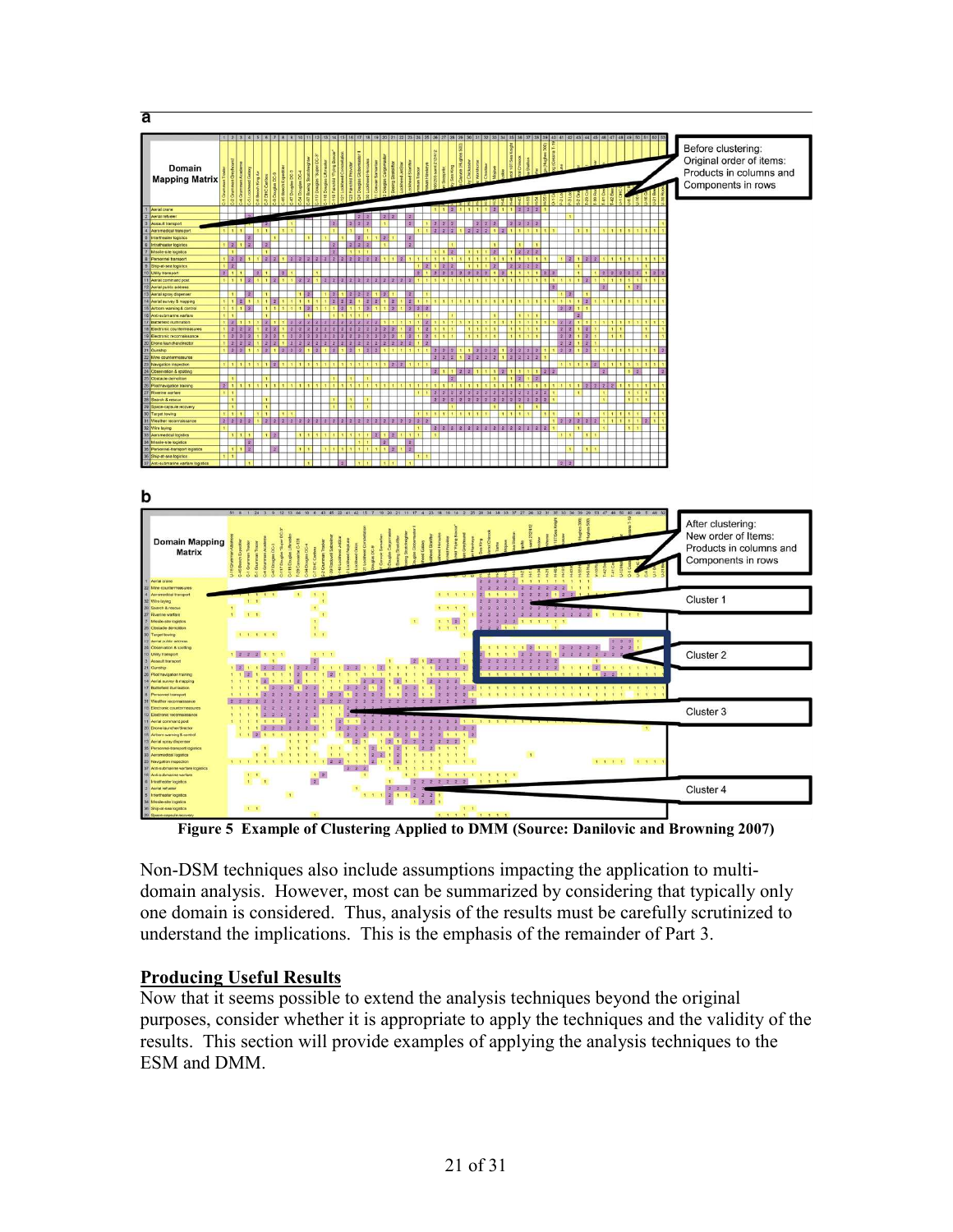#### Application of Classical DSM Techniques

As previously emphasized, partitioning and sequencing apply to time-based DSMs, while clustering applies to static-based DSMs. Recall from Part 1 that time-based DSMs and static-based DSMs are distinguished by the domain represented by the nodes. Therefore, in the case of across domain analysis, as in a DMM or ESM, the application of clustering or partitioning is not clearly delineated. Classical DSM analysis techniques involve homogeneity of domain. However, Danilovic and Browning (2007) suggest that this assumption can be resolved with careful attention to interpreting the results. If the desired result is identifying interdependencies between system elements for instance, clustering would still identify groups of interdependent entities. The clusters derived from an ESM would likely be heterogeneous, with a potential for great variety of entities and relationships grouped in the clusters. Even though the implied meaning of an ESM cluster may not be immediately clear, clustering will uncover interdependencies across all the entities in the ESM. This result could be used to better understand how elements from other domains are driving or impairing the system design. Additionally, once the clusters are brought to attention, subsequent analysis can be applied to determine the potential implications. Table 2 compares and contrasts clustering results as applied to single-domain analysis (DSM) and multi-domain analysis (DMM).

|                           | <b>DSM</b>                                  | <b>DMM</b>                                                                   |                                                                |
|---------------------------|---------------------------------------------|------------------------------------------------------------------------------|----------------------------------------------------------------|
| Technique                 | Sequencing                                  | Clustering                                                                   | Clustering                                                     |
| Partitioning<br>Algorithm |                                             | Triangularization Clustering of blocks<br>along diagonal                     | Clustering of items                                            |
| Outcome of<br>Analysis    | Sequencing,<br>minimizing<br>feedback loops | Clusters of items,<br>hierarchical<br>structures/interface<br>identification | Clusters of items,<br>dependencies/interface<br>identification |

Table 2 Outcome of Clustering Analysis (Source: Modified from Danilovic and Browning 2007)

The application of partitioning or sequencing implies time-based information, and not all domains in the ESM methodology have time implications. Recall that all elements in the ESM have a time attribute known as existence. However, this is not the same time description of time implied by sequencing. Sequencing involves a timed duration to achieve task completion or a timed event describing a schedule. Therefore, it is unclear if sequencing can be applied. One possible outcome is that all elements without time dependency would be "flushed out" to the bottom of the matrix. Although no examples have been accomplished to date, Danilovic and Browning (2007) suggest that sequencing may be appropriate if one or more of the domains is time dependent. Further research is required to better understand this hypothesis.

To better understand the implications of classical DSM techniques consider the following example. A two-domain DMM mapping stakeholders to activities may be constructed to represent the responsibility or tasking relationship between the organization and the process of the product development. What algorithm should be used to perform analysis?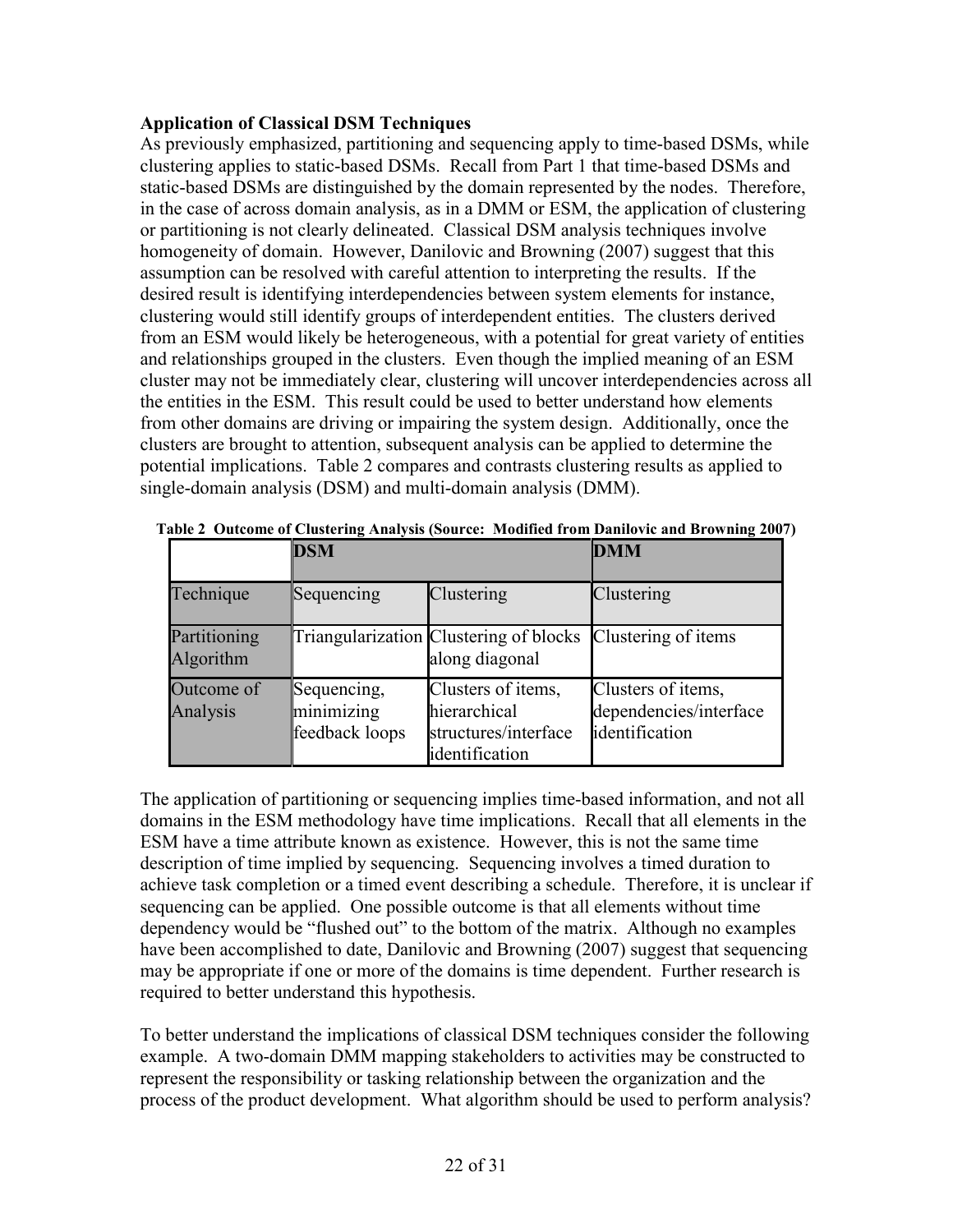The stakeholder domain implies a clustering algorithm, resulting in clusters of dependencies. The activities domain suggests a sequencing algorithm, resulting in a efficiently sequenced process minimizing iterative time cycles. However, when pairing these domains, perhaps it is most important to first understand why the interactions are being analyzed.

To carry the example through, consider a program manager that is interested in rationally organizing the team to maximize productivity (reduce delays for information flow) and allocation of expertise while diversifying to cover all fields of the project. Therefore, the manager is interested in understanding not only the stakeholder interactions (ie the stakeholder DSM) and the activities sequencing (ie activities DSM), but requires knowledge of how the stakeholders relate to the activities (ie the stakeholder-activities DMM). See Figure 6.



Figure 6 Individual Matrix Representation for (a) Stakeholders DSM, (b) Activities DSM, and (c) Stakeholders-Activities DMM

In this case, analyzing the two DSMs and the DMM separately may provide useful results. However, this compartmental strategy for analyzing the system may cause losses in true understanding of multi-domain interactions provided from a more holistic representation. Another strategy might be to apply techniques to a single combination matrix composed of the two-domains as shown in Figure 7.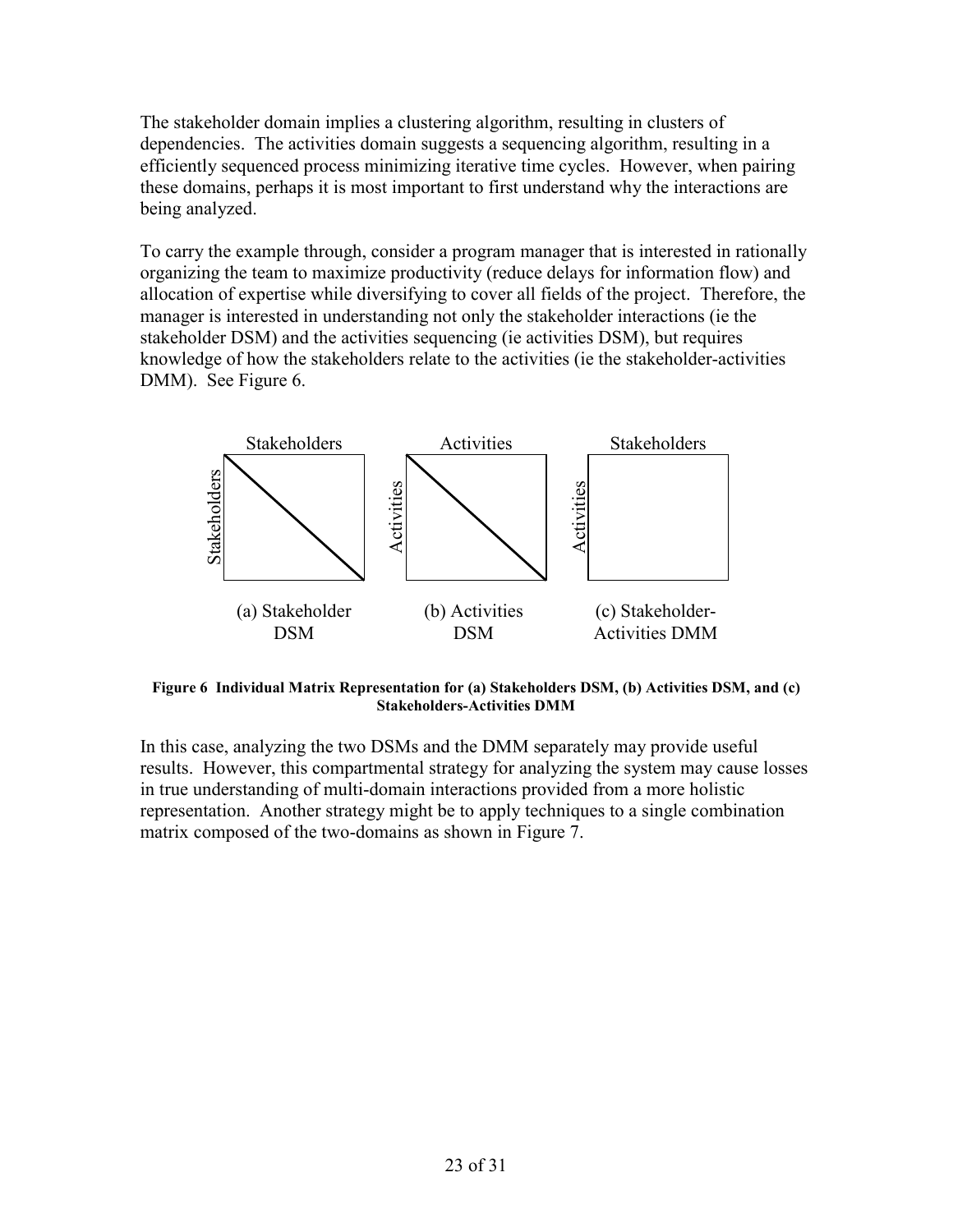

Figure 7 Stakeholder-Activities Combination Matrix Representation

Notice that the single matrix construction yields a different matrix diagonal. When analyzed separately, the stakeholders-activities DMM could only represent the existence of a relation between the stakeholder and the activity. Yet, when analyzed as a whole, the matrix can represent whether the stakeholder impacts the activity or the activity impacts the stakeholder, yielding feedforward/feedback information. This realization indicates that separate analysis, while sufficient in some cases, does produce losses of information or detail for clarity of information.

Furthermore, the analysis of the combination matrix still neglects the interactions with all the other domains of the ESM. Bartolomei concluded that managers often recognize the first-order relationships, but fail to understand the impacts of higher-order relations. For instance in this example, the program manager could most likely quickly interpret the analysis of the stakeholder-activities interactions from the individual DSMs and DMMs and the combination matrix with relative ease. However, answering why or how to affect the outcome requires additional information from other domains. Thus, expansion to multi-domain analysis and construction of an ESM might provide additional insights to consider, such as rotation requirements of stakeholders (system drivers), time delays of component delivery due to subsystem dependencies (objects), etc.

#### Application of Network Analysis Techniques

Social network analysis metrics, such as betweeness, path length, and centrality each have a particular meaning in the context of social networks, yet may be extensible to analysis of matrices including elements within the social domain. Bartolomei (2007) questions to what extent existing social network measures apply when analyzing a heterogeneous network with components from multiple domains. While his research does not attempt to answer this question, it does explore observations gleaned by applying these metrics to a product development case study. The metrics calculated included average degree (the average number of in- and out- relations per node), average path length, and clustering coefficient metrics for five different times in the product development life-cycle. (Newman 2003) Bartolomei (2007) concluded that the results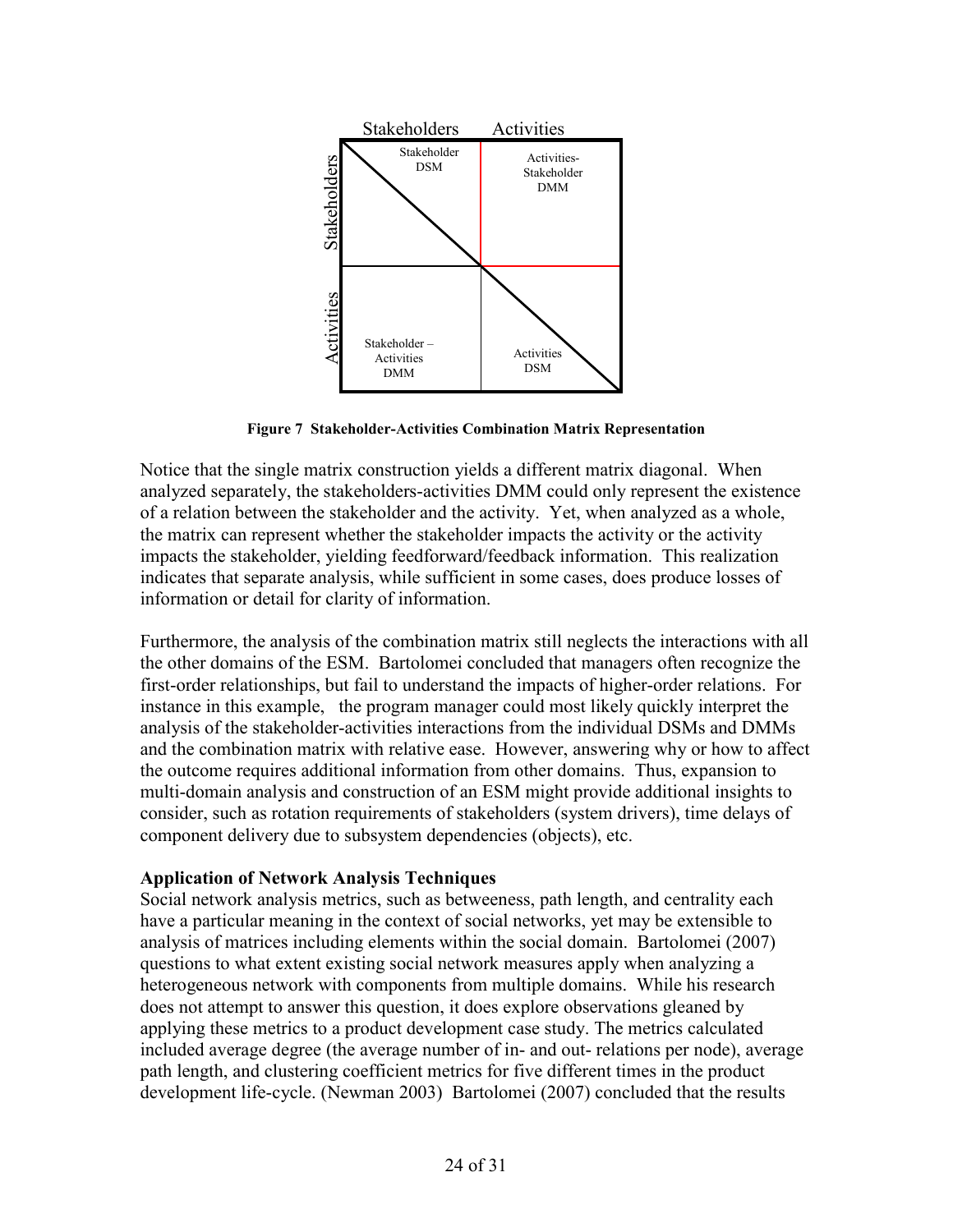differed over time, and thus warranted further investigation of the changing elements. He then analyzed the individual domains of the nodes appearing highest among the centrality measures, allowing him to better understand the product development dependency on a few critical system elements. Most interestingly to this discussion is that these critical elements were from multiple domains, results which could only be obtained by conducting multi-domain analysis.

Bartolomei (2007) also compared the betweeness analysis of the single domain stakeholders DSM to the analysis conducted over the entire ESM network. In this example, the betweeness for the top ten stakeholders in each result was predicted to be identical. However, the results proved that by restricting the analysis to the social domain only, the significance of stakeholders with strong interactions across other domains was not realized. Figure 8 displays the results of the betweeness analysis of both the DSM and the ESM.



Figure 8 Stakeholder Betweeness Rankings Analyzed by (a) Single DSM and (b) the Entire ESM (Source: Bartolomei 2007)

These two examples suggest the importance of considering multi-domain interactions in complex systems involving both social and technical domains. Network analysis techniques may be able to give managers and engineers a richer understanding of how the social actors influence the system and/or provide insights into possible cause/effect relationships within a socio-technical system.

Network-based change propagation analysis been demonstrated as a tool for multidomain analysis, although using Axiomatic Design rather than DMMs or ESM. Suh (2005) applies network-based change propagation analysis to the system components in an Axiomatic Design framework to identify the components classified as "change multipliers". (Bartolomei 2007) Axiomatic design consists of only four domains: customer domain, functional domain, physical domain, and process domain. (Suh 1995) Relating to ESMs, the customer domain can easily be correlated to the objectives matrix in terms of resident information. Likewise, the physical domain relates to the objects matrix, the process domain to the activities matrix, and the functional domain to the functions matrix. But the relationships above are not perfect and are incomplete. The ESM also contains information on the system drivers and the stakeholders. This information is indeed relevant and contained in axiomatic design, although not clearly observable. Suh (1995) suggests that the character vectors for the four domains changes depending on the context of the design as shown in Figure 9.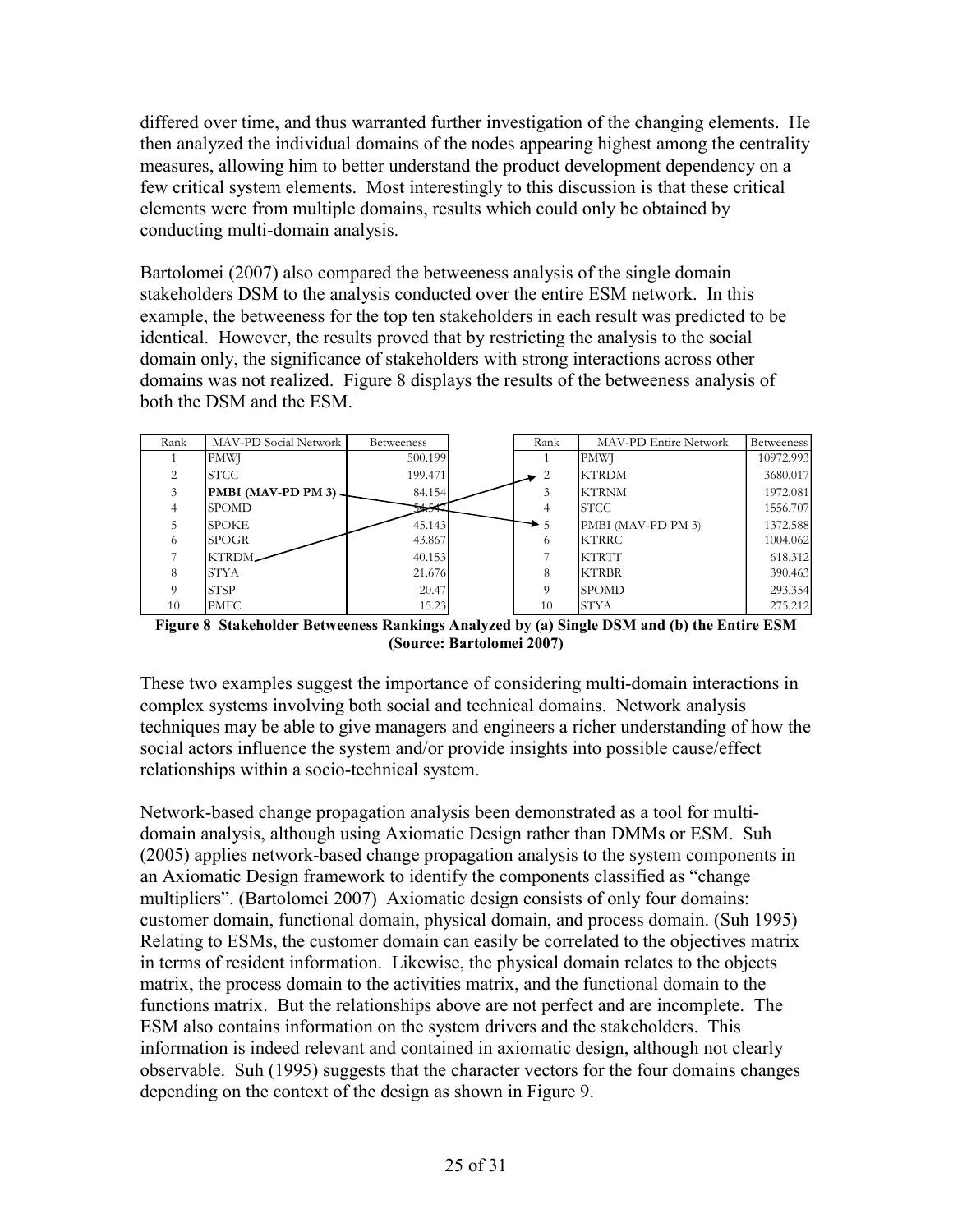|                     | Domains                                     |                                                         |                                                                        |                                                                 |  |  |  |
|---------------------|---------------------------------------------|---------------------------------------------------------|------------------------------------------------------------------------|-----------------------------------------------------------------|--|--|--|
| Character Vectors   | Customer Domain<br>CA                       | <b>Functional Domain</b><br>FR                          | Physical Domain<br>DP                                                  | Process Domain<br>PV                                            |  |  |  |
| a. Manufacturing    | Attributes which<br>consumers desire        | Functional requirements<br>specified for the<br>product | Physical variables which<br>can satisfy the functional<br>requirements | Process variables that can<br>control design parameters<br>(DP) |  |  |  |
| <b>b.</b> Materials | Desired performance                         | <b>Required Properties</b>                              | Micro-structure                                                        | Processes                                                       |  |  |  |
| c. Software         | Attributes desired in<br>the software       | Output                                                  | Input Variables and<br>Algorithms                                      | Sub-routines                                                    |  |  |  |
| d. Organization     | Customer satisfaction                       | Functions of the<br>organization                        | Programs or Offices                                                    | People and other resources<br>that can support the<br>programs  |  |  |  |
| (e) Systems         | Attributes desired of<br>the overall system | Functional requirements<br>of the system                | Machines or components,<br>sub-components                              | Resources (human, finan-<br>cial, materials, etc.)              |  |  |  |

Figure 9 Characteristics for the Four Domains of the Design World [for various designs: manufacturing, materials, software, organizations, systems] (Source: Suh 1995)

Suh's character vector determines the type of information that will reside in the domain, and thus may also change how that domain corresponds to the ESM. For example, when examining the context of an organization the process variables are most likely people; however, the context of material design utilizes processes to populate the process variables. Therefore, it may be unwise to attempt to force the structure of axiomatic design onto the ESM approach. Instead, ESM may benefit from the general thinking of axiomatic design, specifically in thinking across two domains: function and form, form and process, or indirectly function and process.

# Conclusions and Future Research

There are several promising analytical techniques and approaches that suggest that the DSM, DSM/DMM and ESM modeling frameworks can be useful to represent and improve understanding about engineering systems. The ESM extends beyond the knowledge of both DSM and DMM, including multi-domain information and the ability to include attributes of time and value.

This paper has provided many examples of each modeling framework and the application of analysis techniques. The literature contains numerous applications of classical DSM techniques applied to single domain matrices. However, the application of the DSM/DMM and ESM methodologies are limited at this time. Future work is required to determine the extent for which the methodologies can be efficiently used as a means to learn about the structure and behavior of engineering systems, with specific focus on multi-domain interactions. Additional consideration should be given to:

1. How to apply appropriately the analysis techniques to the ESM Methodology? The ESM can be analyzed holistically or as a decomposition of selected information for analysis. Further investigation of the impact of combining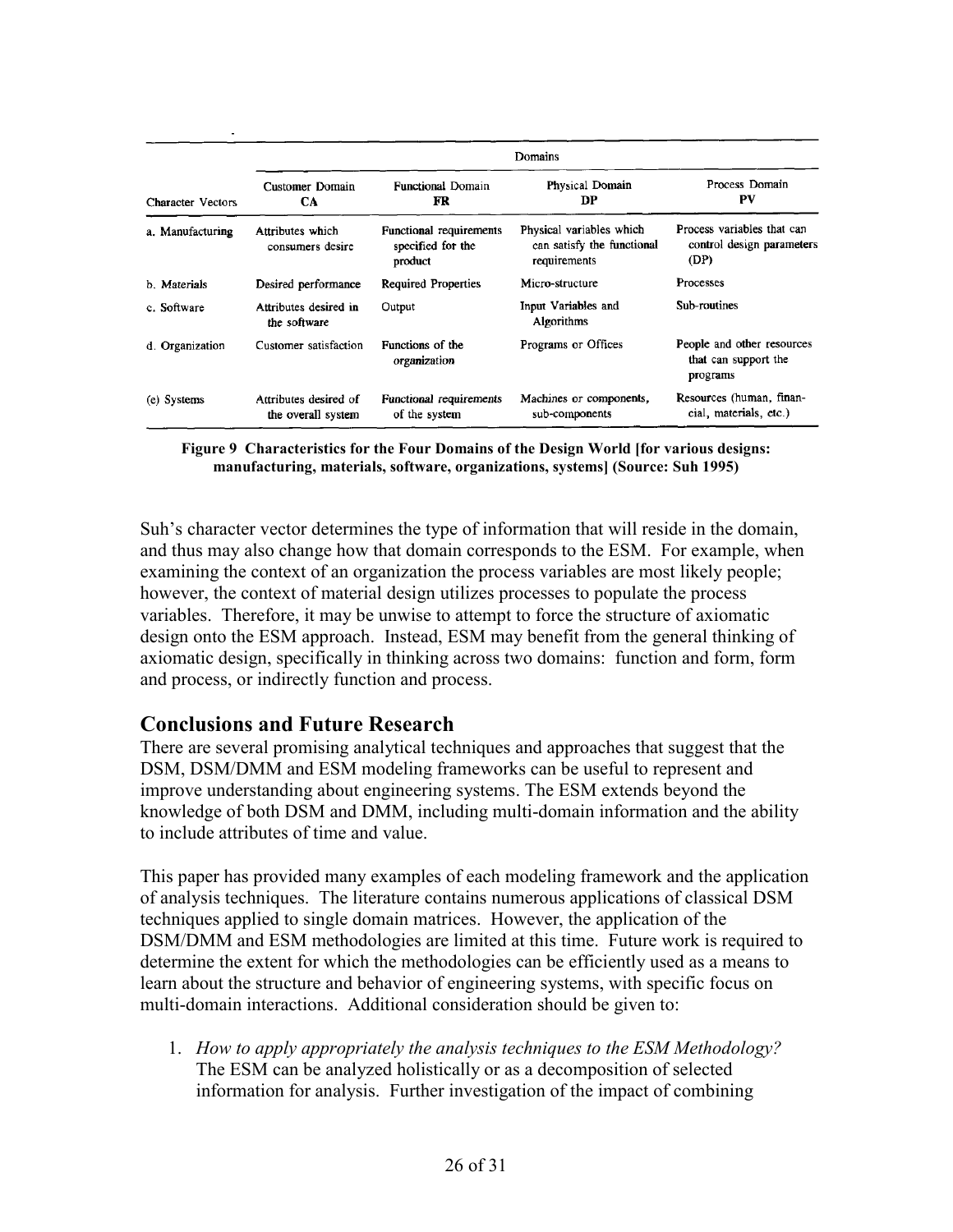information from multiple domains is required to understand the meaning of results from conventional analysis techniques. Additionally, research efforts for examining the integration of multi-design optimization, system dynamics models, and real options to the methodologies is critical for extending the applications of the frameworks.

2. What are the applications of the ESM methodology? Bartolomei (2007) suggested that the ESM methodology may be able to augment the development of system architectectures such as the Department of Defense Architecture Framework (DoDAF). MITRE has more recently expanded this effort and continues to correlate the information residing in the ESM to the individual views of the DoDAF. Furthermore, new research to determine the ability to scale engineering systems and identify real options for flexibility continues to mature.

# Acknowledgements

The work presented in this paper was supported and funded in part by The MITRE Corporation, the US Air Force, and Massachusetts Institute of Technology Engineering Systems Division.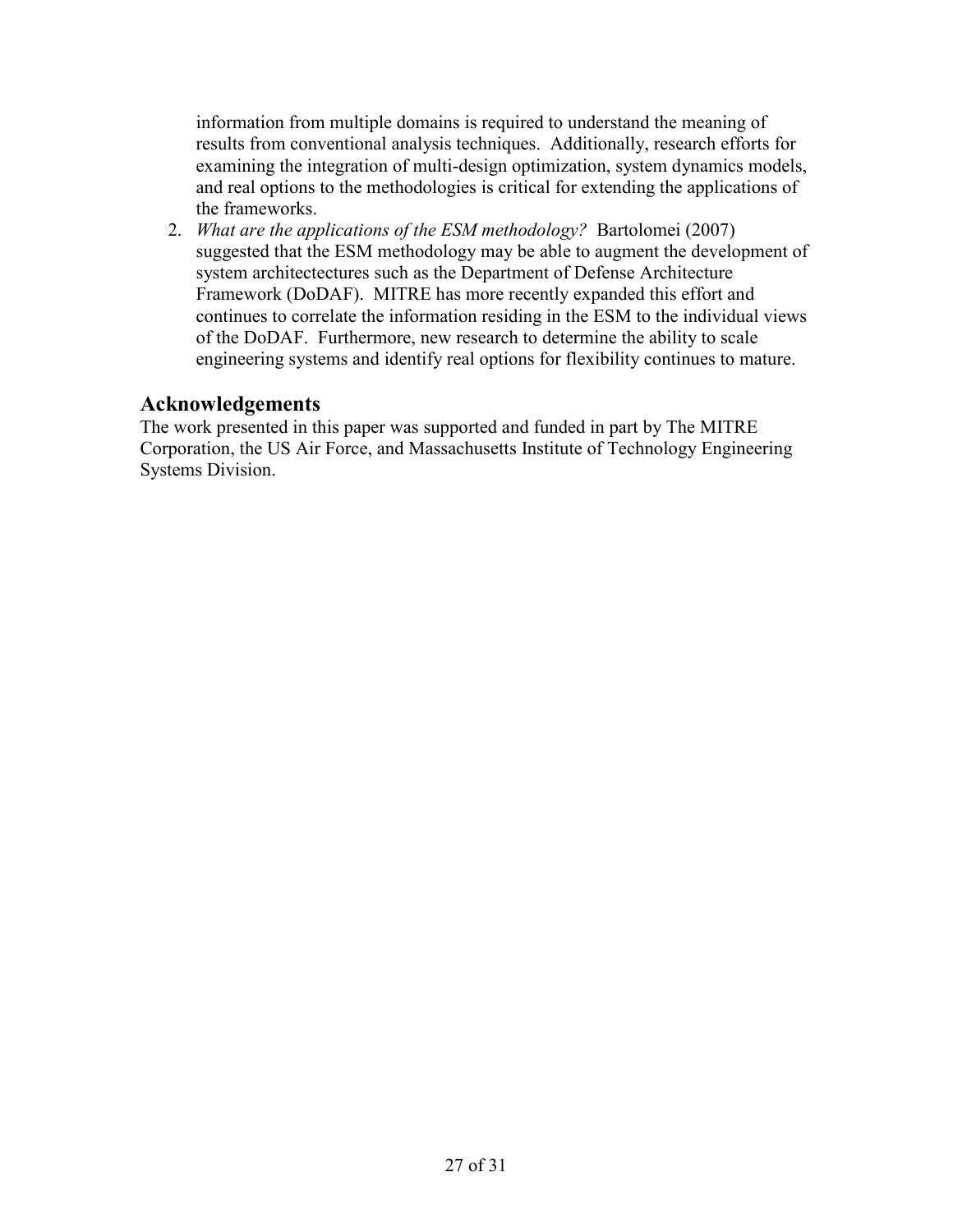# References

Atkinson, S. R. and Moffatt, J. (2005). "The Agile Organization: From Informal Networks to Complex Effects and Agility." Assistant Secretary of Defense (C3I/Command Control Research Program), DTIC: Washington, DC. NTIS Order Number: ADA457169. http://www.ntis.gov/search/product.asp?ABBR=ADA457169&starDB=GRAHIST

Barabasi, A. (2003). Linked: How Everything is Connected to Everything Else and What It Means. New York: Plume.

Bartolomei, J. E. (2007). Qualitative Knowledge Construction for Engineering Systems: Extending the Design Structure Matrix Methodology in Scope and Procedure. Cambridge, MA. Massachusetts Institute of Technology, Engineering Systems Division. Doctoral Dissertation.

Browning, T. R. (2001). "Applying the Design Structure Matrix to System Decomposition and Integration Problems: A Review and New Directions." IEEE Transactions on Engineering Management 48: 292-306. http://sbufaculty.tcu.edu/tbrowning/Publications/Browning%20(2001)--IEEE-TEM%204%20DSMs.pdf

Browning, T. R. (1996). Systematic IPT Integration in Lean Development Programs. Cambridge, MA. Massachusetts Institute of Technology, Technology and Policy Program. Master's Thesis.

Cesiel, D. S. (1993). A Structured Approach to Calibration Development for Automotive Diagnostic Systems. Cambridge, MA. Massachusetts Institute of Technology, Alfred P. Sloan School of Management/E.E. Master's Thesis.

Cokus, M. S. and Dahlgren, J. W. (2007). "System Evolution in the Intelligent Enterprise: A Historical Case Study of VISA's Transaction Processing Systems." San Diego, CA. International Conference on Systems Engineering (INCOSE) Proceedings, Session 5, Track 1: Intelligent Enterprises. http://www.incose.org/symp2007/

Dahlgren, J. W. (2007). "Developing a Framework for Exploring Clustering Coefficient to Evaluate System Coupling." Newport, RI. International Command and Control Research Technology Symposium (ICCRTS) Conference Proceedings, Technologies and Systems Track, No. 140.

http://www.dodccrp.org/events/12th\_ICCRTS/12th\_ICCRTS\_Detailed\_Agenda.pdf

Dahlgren, J. W. and Cokus, M. S. (2007). "Real Options and Flexibility in Organizational Design." Honolulu, HI. First Annual Institute of Electrical and Electronics Engineers (IEEE) Systems Conference Proceedings, Track 2: Enterprise Systems Engineering. http://www.ieeesystemscouncil.org/conference-2007/sysconference2007.asp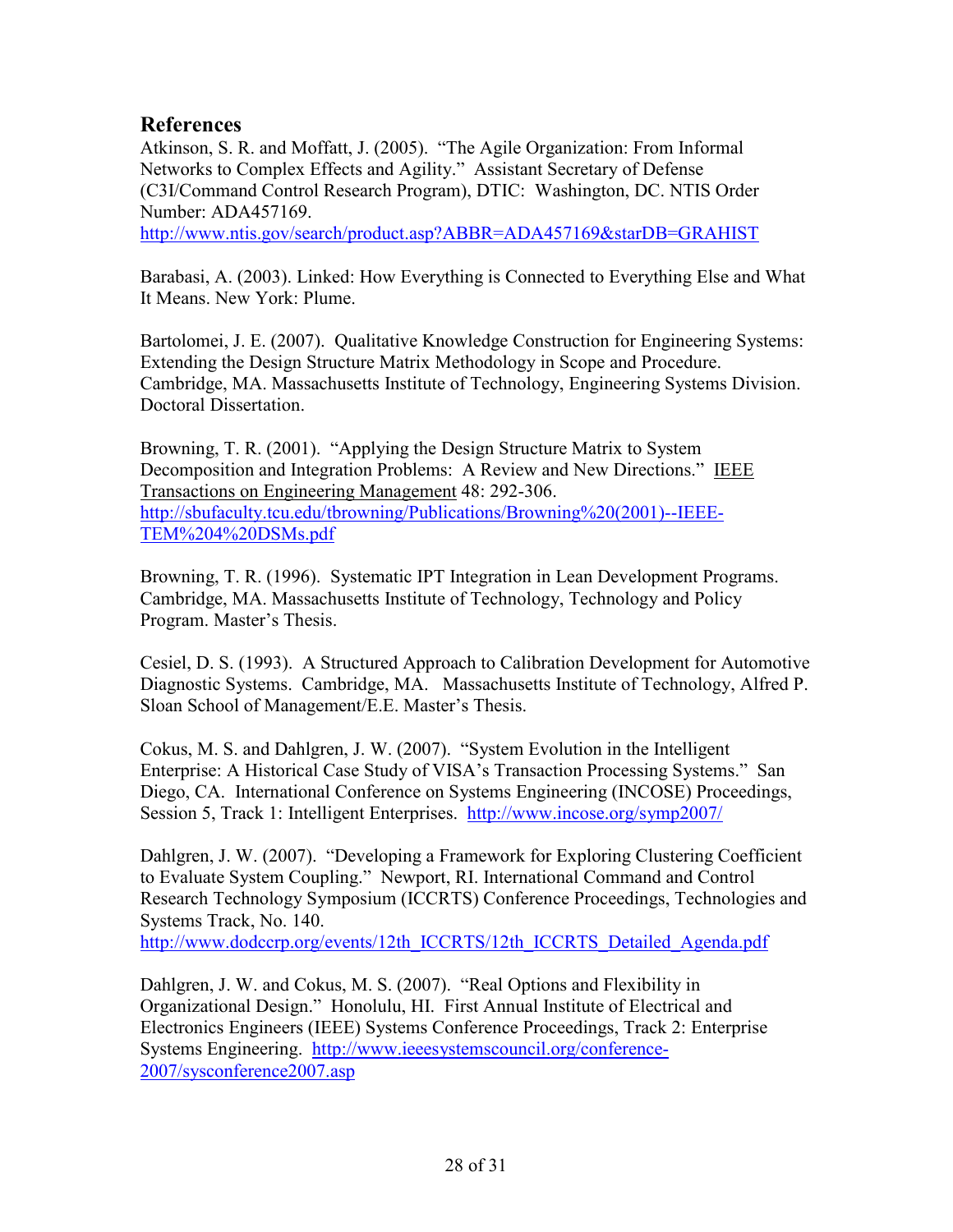Danilovic, M. and T. R. Browning (2007). "Managing Complex Product Development Projects with Design Structure Matrices and Domain Mapping Matrices." International Journal of Management 25: 300-314.

Danilovic, M. L. (1999). Leadership and Organization of Integration in Product Development. Linkoping, Sweden. Linkoping University. Doctoral Dissertation.

Dong, Q. (1999). Representing Information Flow and Knowledge Management in Product Design Using the Design Structure Matrix. Cambridge, MA. Massachusetts Institute of Technology, Department of Mechanical Engineering. Master's Thesis.

Eppinger, S. D. (2002). Patterns of Product Development Interactions. Cambridge, Mass. Massachusetts Institute of Technology: Working Paper No. ESD-WP-2003-01.05- ESD Internal Symposium. http://esd.mit.edu/WPS/author.htm#eppinger

Eppinger, S. D. (2001). "Innovation at the speed of information." Harvard Business Review 79(1): 149-+.

Eppinger, S. D. (1997). A Planning Method for Integration of Large-Scale Engineering Systems. International Conference on Engineering Design, Tampere. http://web.mit.edu/eppinger/www/publications.html

Fernandez, C. I. G. (1998). Integration Analysis of Product Architecture to Support Effective Team Co-Location. Cambridge, MA. Massachusetts Institute of Technology, Center for Innovation in Product Development. Master's Thesis. http://cipd.mit.edu/education/theses.htm

Grose, David L. (1994). "Reengineering the Aircraft Design Process." Panama City Beach, FL. Fifth AIAA/USAF/NASA/ISSMO Symposium on Multidisciplinary Analysis and Optimization. http://www.aiaa.org/content.cfm?pageid=406&gTable=mtgpaper&gID=78880

Kalligeros, K. (2006). Platforms and Real Options in Large-Scale Engineering Systems. Cambridge, MA. Massachusetts Institute of Technology, Engineering Systems Division. Doctoral Dissertation.

Koo, B. (2005). A Meta-Language for Systems Architecting. Engineering Systems Division. Cambridge MA. Massachusetts Institute of Technology, Engineering Systems Division. Doctoral Dissertation.

Kusiak, A. and Wang, J. (1993). " Efficient Organizing of Design Activities." International Journal of Production Research 31: 753-769.

Malmstrom, J. and J. Malmquist (1998). Trade-Off Analysis of Product Decompositions. Minneapolis MN. ASME Conference on Design Theory and Methodology. http://catalog.asme.org/ConferencePublications/CDROM/1998 Proceedings Design.cfm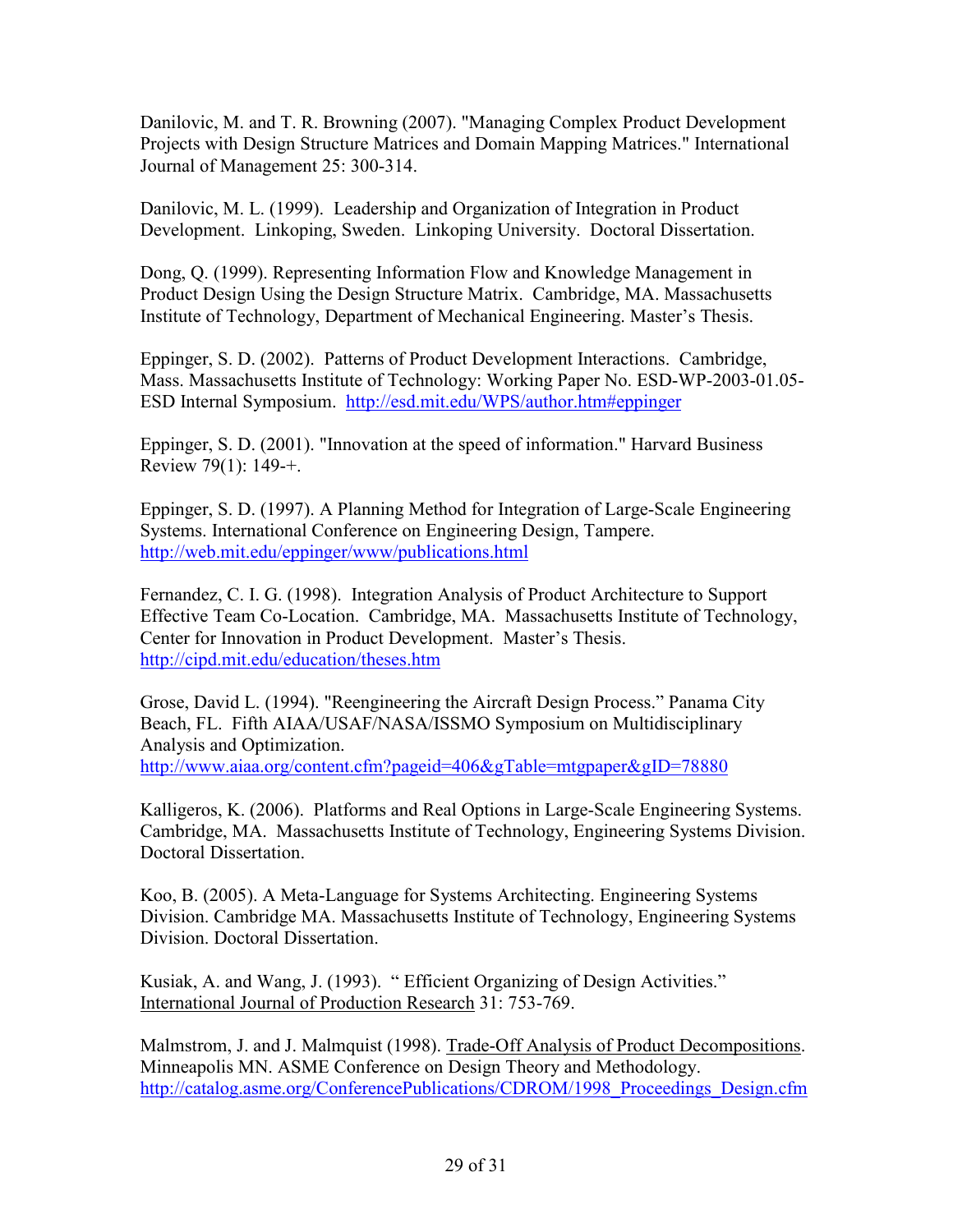McCord, K. R. and Eppinger, S. D. (1993). Managing the Integration Problem in Concurrent Engineering. Cambridge, Mass. Alfred P. Sloan School of Management, Massachusetts Institute of Technology: Working Paper No. 3594. http://web.mit.edu/eppinger/www/publications.html

Morelli, M.D., Eppinger, S.D., and Gulati, R.K. (1995). "Predicting Technical Communication in Product Development Organizations." IEEE Transactions on Engineering Management 42: 215-222. http://web.mit.edu/eppinger/www/publications.html

Park, H. and M. R. Cutowsky (1999). "Framework for Modeling Dependencies in Collaborative Engineering Processes." Research in Engineering Design 6(1): 1-12.

Pimmler, T. U. and S. D. Eppinger (1994). Integration Analysis of Product Decompositions. Minneapolis, MN. ASME Conference on Design Theory and Methodology, pp343-351. http://web.mit.edu/eppinger/www/publications.html

Rask, I. and Sunnersjo, S. (1998). Design Structure Matrices for the Planning of Rule-Based Engineering Systems. Goteborg, Sweden. Proc. European Conference on Integration in Manufacturing.

Sabbaghian, N., Eppinger, S. D., and Murman, E. (1998). Product Development Process Capture and Display Using Web-Based Technologies. La Jolla, CA. IEEE Conference on Systems, Man, and Cybernetics 3: 2664-2669. http://web.mit.edu/eppinger/www/publications.html

Sharman, D. and Yassine, A. (2004). "Characterizing Complex Product Architectures." Systems Engineering 7(1): pp35-60.

Smith, R. P. and S. D. Eppinger (1997). "Identifying Controlling Features of Engineering Design Iteration." Management Science 43(3): 276-293. http://web.mit.edu/eppinger/www/publications.html

Sosa, M. E., Eppinger, S. D., and Rowles, C. M. (2004). "The Misalignment of Product Architecture and Organizational Structure in Complex Product Development." Management Science 50: 1674-1689. http://web.mit.edu/eppinger/www/publications.html

Steward, D. V. (1981). "The Design Structure System: A Method for Managing the Design of Complex Systems." IEEE Transactions on Engineering Management 28: 71- 74.

Suh, E.S. (2005). Flexible Product Platforms. Cambridge, MA. Massachusetts Institute of Technology, Engineering Systems Division. Doctoral Dissertation.